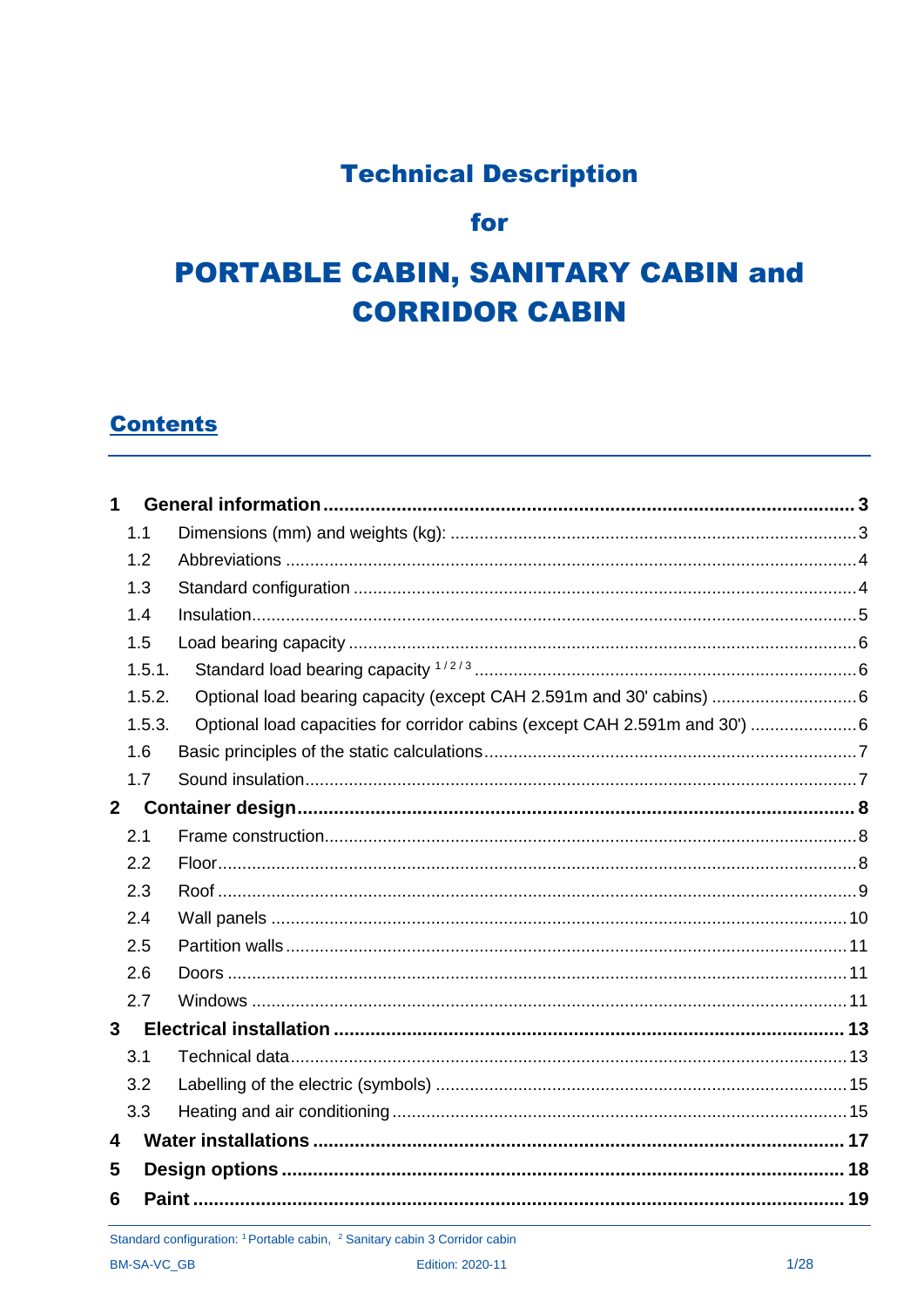# GER CONTAINEX

| $\overline{7}$ |     |                                                                                                          |  |
|----------------|-----|----------------------------------------------------------------------------------------------------------|--|
| 8              |     |                                                                                                          |  |
|                | 8.1 |                                                                                                          |  |
|                | 8.2 |                                                                                                          |  |
|                | 8.3 |                                                                                                          |  |
| 9              |     |                                                                                                          |  |
|                | 9.1 | Arrangement options for 10', 16' and 20' containers, max. CAH 2.96m  24                                  |  |
|                | 9.2 | Arrangement options for 24' and 30' <sup>1</sup> containers, max. external height 2.96 m25               |  |
|                | 9.3 | Standard foundation plan for 10', 16' und 20' cabin (load capacities in accordance with<br>$1.5.1.$ ) 26 |  |
|                | 9.4 | General foundation plan for 10', 16' and 20' containers with optional load capacities (in                |  |
|                | 9.5 | General foundation plan for 24' and 30' containers (in accordance with 1.5.1.) 28                        |  |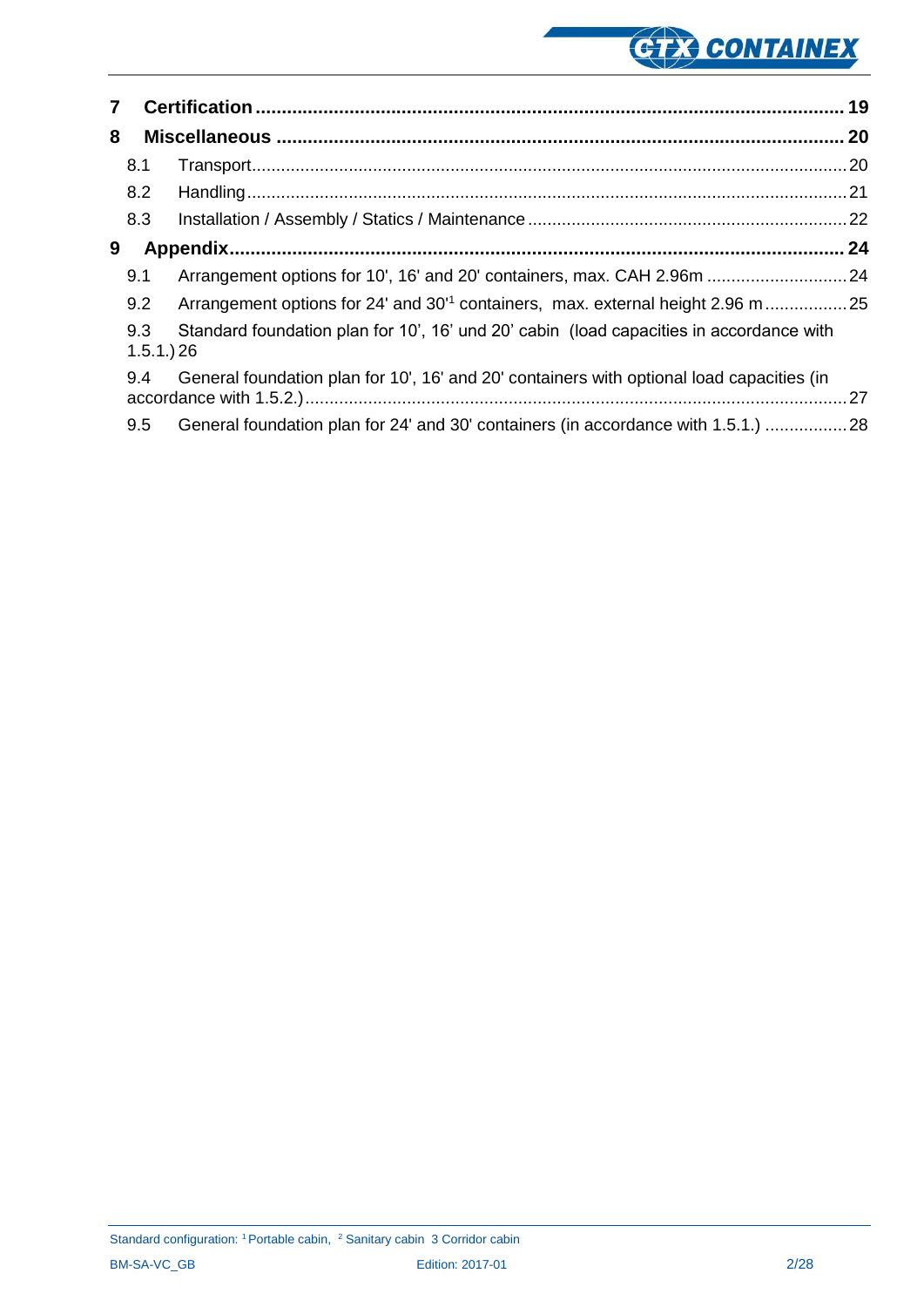### <span id="page-2-0"></span>1 General information

The following description refers to the specification and design of the new portable, sanitary and corridor cabins.

Our cabins match the ISO-norm dimensions and have therefore many advantages of that system. They consist of a robust frame construction and interchangeable wall panels.

The design of the CTX standard portable cabin is labelled with  $1$ , the CTX standard sanitary cabin with  $2$ and the CTX corridor cabin with <sup>3</sup>.

<span id="page-2-1"></span>All design options which are not labelled with  $1$  or  $2$  or  $3$  are only delivered if they are listed in the written agreement.

| Type | <b>External</b> |       | <b>Internal</b> |        | Weight                      |        |           |       |           |
|------|-----------------|-------|-----------------|--------|-----------------------------|--------|-----------|-------|-----------|
|      |                 |       |                 |        | specifications)<br>(approx. |        |           |       |           |
|      | Length          | Width | Height          | Length | Width                       | Height | <b>BM</b> | BU    | <b>SU</b> |
|      |                 |       |                 |        |                             |        |           |       |           |
|      | 2,989           | 2,435 | 2,591           | 2,795  | 2,240                       | 2,340  | 1,300     | 1,200 | 1,500     |
| 10'  |                 |       | 2,800           |        |                             | 2,540  | 1,350     | 1,250 | 1,550     |
|      |                 |       | 2,960           |        |                             | 2,700  | 1,400     | 1,300 | 1,600     |
|      | 4,885           | 2,435 | 2,591           | 4,690  | 2,240                       | 2,340  | 1,750     | 1,600 |           |
| 16'  |                 |       | 2,800           |        |                             | 2,540  | 1,800     | 1,650 |           |
|      |                 |       | 2,960           |        |                             | 2,700  | 1,850     | 1,700 |           |
|      | 6,055           | 2,435 | 2,591           | 5,860  | 2,240                       | 2,340  | 2,050     | 1,850 | 2,500     |
| 20'  |                 |       | 2,800           |        |                             | 2,540  | 2,100     | 1,900 | 2,550     |
|      |                 |       | 2,960           |        |                             | 2,700  | 2,150     | 1,950 | 2,600     |
|      | 7,335           | 2,435 | 2,591           | 7,140  | 2,240                       | 2,340  | 2,350     | 2,150 |           |
| 24'  |                 |       | 2,800           |        |                             | 2,540  | 2,450     | 2,200 |           |
|      |                 |       | 2,960           |        |                             | 2,700  | 2,550     | 2,250 |           |
|      | 9,120           | 2,435 | 2,591           | 8,925  | 2,240                       | 2,340  | 2,750     | 2,500 |           |
| 30'  |                 |       | 2,800           |        |                             | 2,540  | 2,850     | 2,550 |           |
|      |                 |       | 2,960           |        |                             | 2,700  | 2,950     | 2,600 |           |

#### 1.1 Dimensions (mm) and weights (kg):

\* The mentioned dimensions and weights are valid for standard configuration (see 1.3.) and can vary depending on configuration and equipment.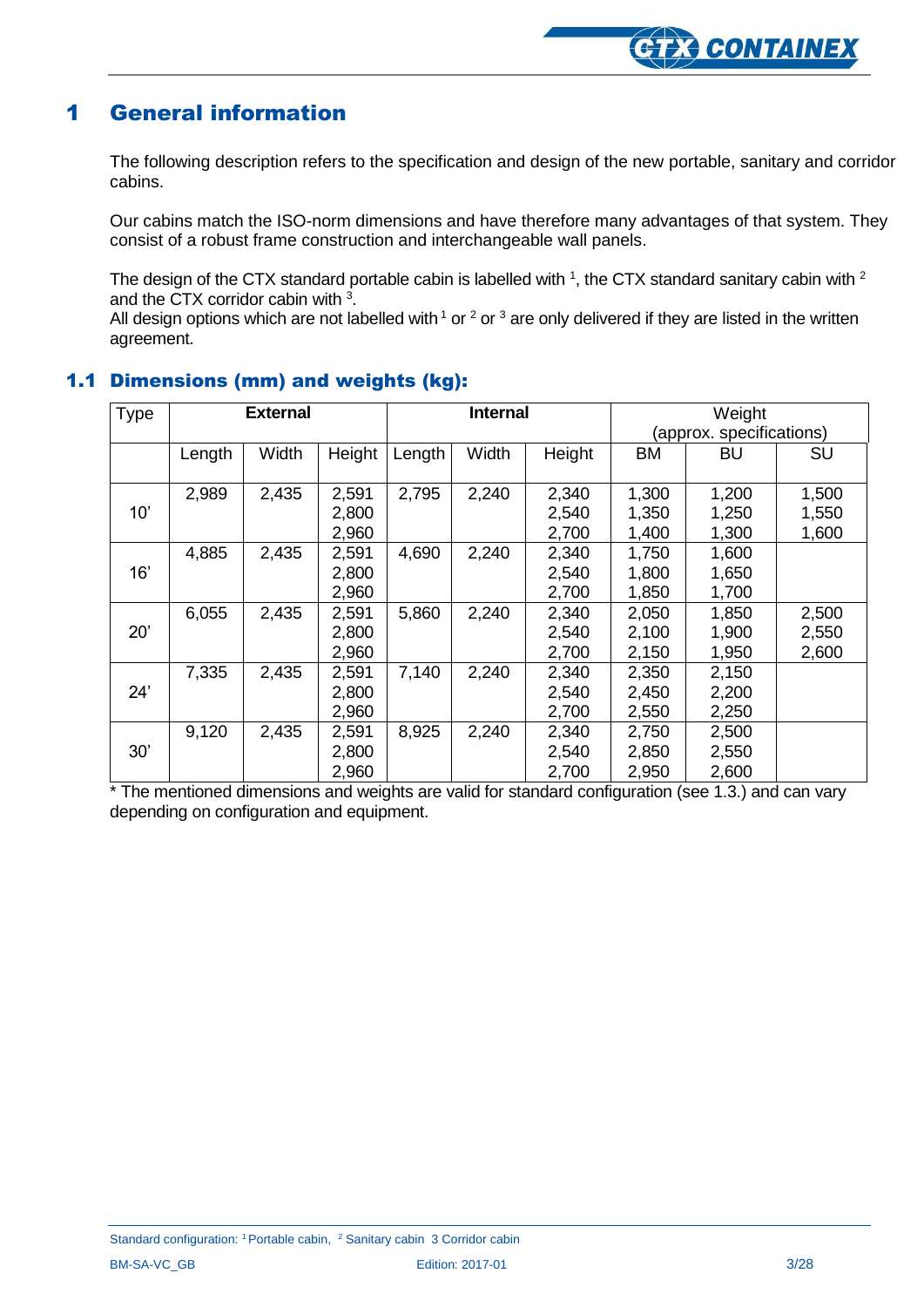#### 1.2 Abbreviations

<span id="page-3-0"></span>

| The following abbreviations are used in the document:<br>Portable cabin with mineral wool insulation<br>Portable cabin with PU foam insulation | вM<br>BU   |
|------------------------------------------------------------------------------------------------------------------------------------------------|------------|
| Sanitary cabin with mineral wool insulation                                                                                                    | <b>SA</b>  |
| Sanitary cabin with PU foam insulation                                                                                                         | <b>SU</b>  |
| Corridor cabin                                                                                                                                 | VC         |
| Mineral wool                                                                                                                                   | МW         |
| Polyisocyanurate                                                                                                                               | <b>PIR</b> |
| Polyurethane foam                                                                                                                              | PU         |
| Rock wool                                                                                                                                      | <b>SW</b>  |
| Internal height                                                                                                                                | <b>RIH</b> |
| External cabin height                                                                                                                          | CAH        |
| Transpack (BM/BU in a package)                                                                                                                 | ТP         |
| Toughened safety glass                                                                                                                         | <b>ESG</b> |
| Laminated safety glass                                                                                                                         | <b>VSG</b> |
| Heat-strengthened glass                                                                                                                        | TVG        |

### <span id="page-3-1"></span>1.3 Standard configuration



Standard configuration: <sup>1</sup> Portable cabin, <sup>2</sup> Sanitary cabin 3 Corridor cabin BM-SA-VC\_GB Edition: 2017-01 4/28

**CIEX CONTAINEX**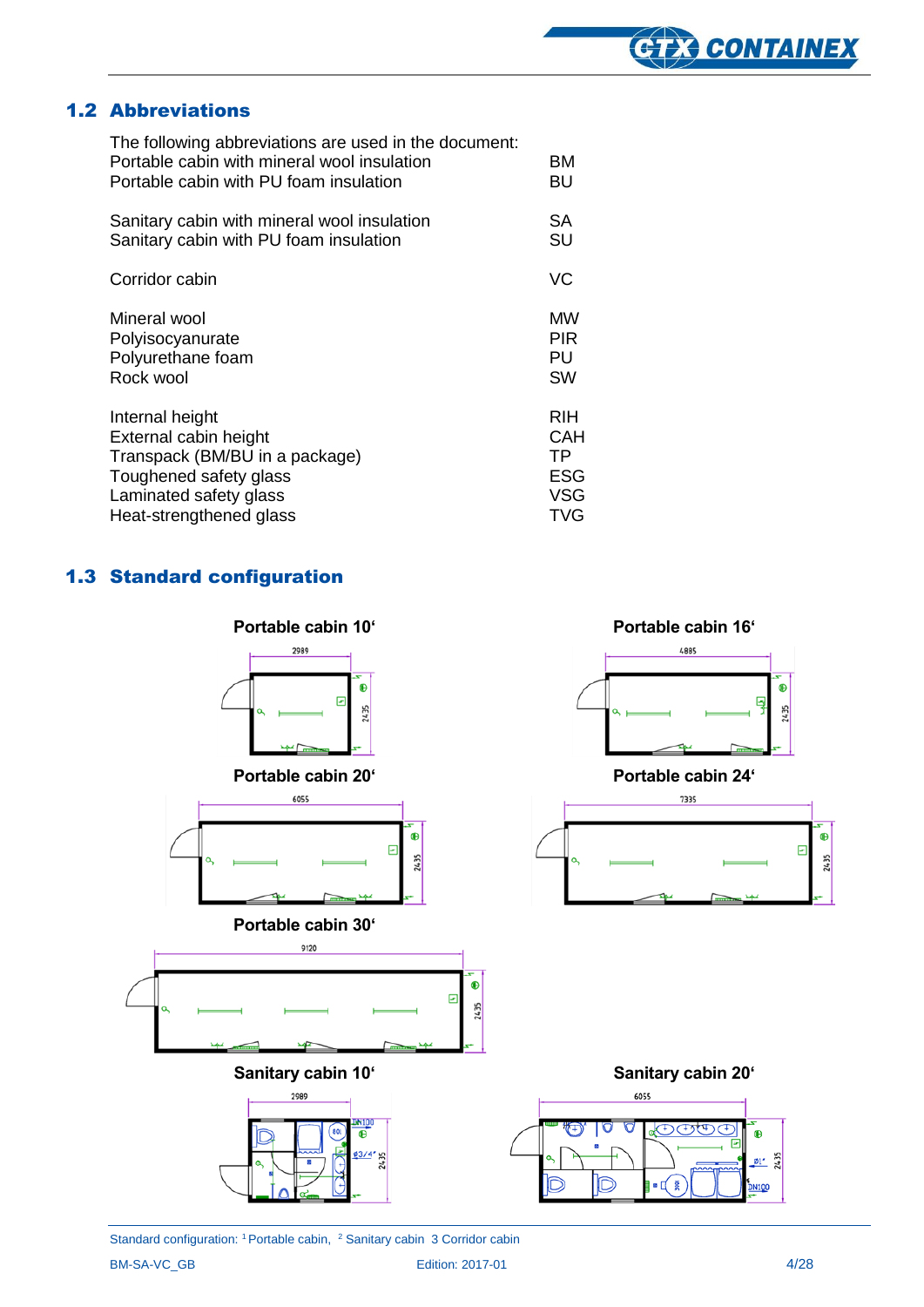

### <span id="page-4-0"></span>1.4 Insulation

| Component           | Insulating material   | Thickness (mm) | U-value (W/m <sup>2</sup> K)* |
|---------------------|-----------------------|----------------|-------------------------------|
| Roof                |                       |                |                               |
|                     | $MW^{\frac{1}{2}}$    | 100            | 0.36                          |
|                     | <b>MW</b>             | 140            | 0.23                          |
|                     | PU                    | 100            | 0.20                          |
|                     | PU                    | 140            | 0.15                          |
| <b>Wall element</b> |                       |                |                               |
|                     | $M\overline{W^{1/3}}$ | 60             | 0.57                          |
|                     | <b>MW</b>             | 100            | 0.35                          |
|                     | $PU^{\overline{2}}$   | 60             | 0.38                          |
|                     | SW                    | 60             | 0.65                          |
|                     | SW                    | 110            | 0.35                          |
|                     | <b>PIR</b>            | 110            | 0.20                          |
|                     |                       |                |                               |
| <b>Floor</b>        |                       |                |                               |
|                     | $MW^{\frac{1}{2}}$    | 60             | 0.55                          |
|                     | <b>MW</b>             | 100            | 0.36                          |
|                     | PU                    | 100            | 0.20                          |

\* The U-values apply to the stated insulation thickness in the space between the timber frames in a half-timbered construction (within the panel).

| Window |                                                         |              | U-value $(W/m^2K)^*$ |
|--------|---------------------------------------------------------|--------------|----------------------|
|        | Standard insulation glazing<br>with gas filling $1/2/3$ | $4/16/4$ mm  | 1.10                 |
|        | 3 pane insulation glazing<br>with gas filling           | 4/8/4/8/4 mm | 0.70                 |

\* The U-values relate to the Ug value (U-value of the glass) of the specified glazing.

| <b>External door</b> |             |       | U-value $(W/m^2K)^*$ |
|----------------------|-------------|-------|----------------------|
| 1000                 | polystyrene | 40 mm | 1.80                 |
| 875                  | polystyrene | 40 mm | 1.90                 |

\* The U-values relate to the Ud-value (U-value of the doors) of the specified construction width.

#### **Insulation values according to EN ISO 10077-1 and EN ISO 10077-2 upon request!**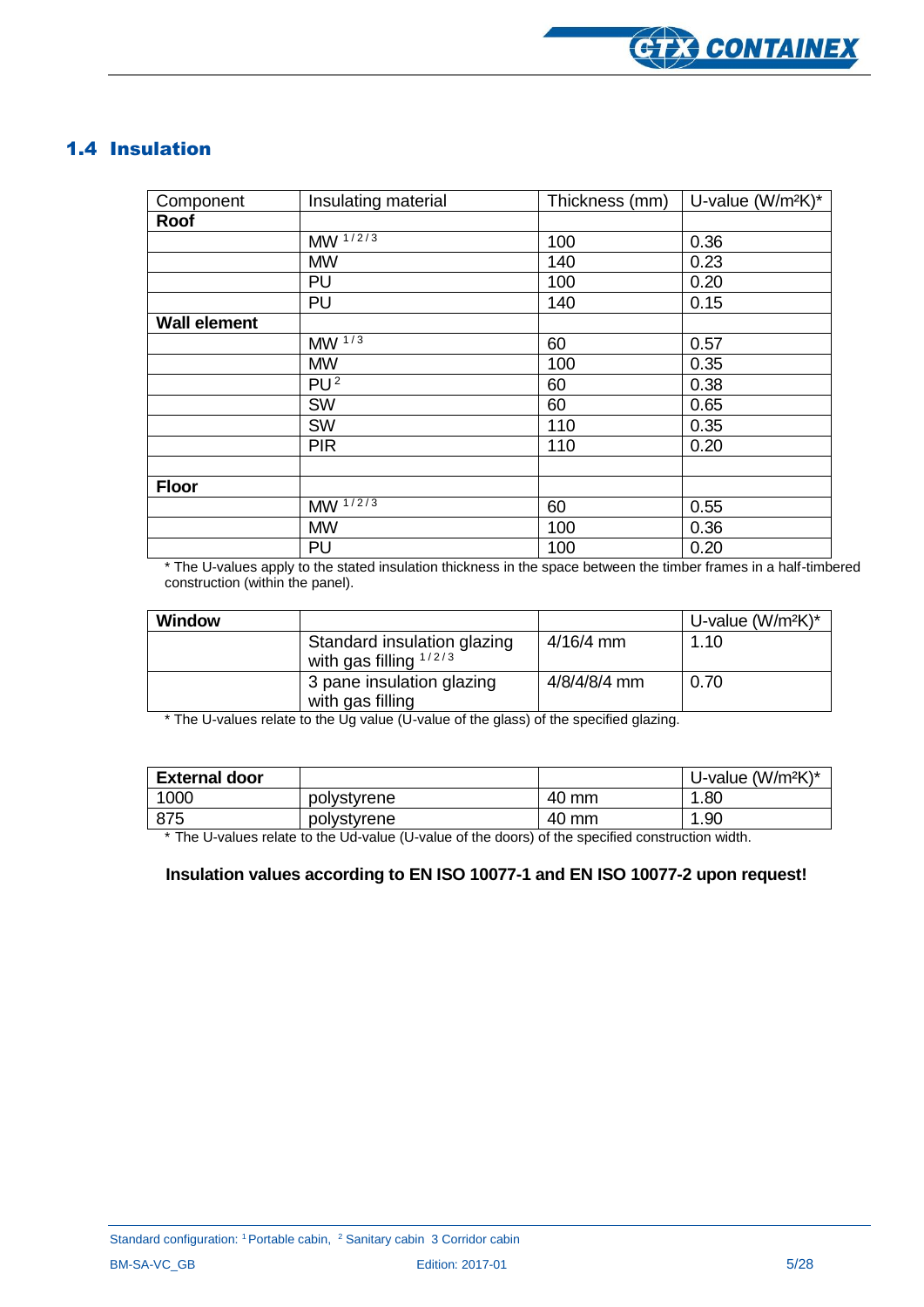#### <span id="page-5-0"></span>1.5 Load bearing capacity

### <span id="page-5-1"></span>1.5.1. Standard load bearing capacity  $1/2/3$

| floor load:                               | ground floor: max. load capacity 2.0 kN/m <sup>2</sup> (200 kg/m <sup>2</sup> )<br>top floors: max. load capacity 1.5 kN/m <sup>2</sup> (150 kg/m <sup>2</sup> )                                                                                                                                 |
|-------------------------------------------|--------------------------------------------------------------------------------------------------------------------------------------------------------------------------------------------------------------------------------------------------------------------------------------------------|
|                                           | When using the double number of floor cross members, a maximum permissible<br>payload of 4.0 kN/m <sup>2</sup> (400 kg/m <sup>2</sup> ) is reached on the ground floor.                                                                                                                          |
| characteristic snow load<br>on the floor: | with max. 2-storey installation * $S_k = 1.50$ kN/m <sup>2</sup> (150 kg/m <sup>2</sup> )<br>Shape parameters $\mu = 0.8$ ( $s = \mu_1 * s_k = 1.2$ kN/m <sup>2</sup> (120 kg/m <sup>2</sup> ))                                                                                                  |
|                                           | with 3-storey installation $S_k = 1.25$ kN/m <sup>2</sup> (125 kg/m <sup>2</sup> )<br>characteristic snow load on the ground $s_k = 1.25 \text{ kN/m}^2 (125 \text{ kg/m}^2)$                                                                                                                    |
|                                           | Shape parameters $\mu = 0.8$ ( $s = \mu_1 * s_k = 1.0$ kN/m <sup>2</sup> (100 kg/m <sup>2</sup> ))<br>wind force $v_b$ : with max. 2-storey installation $*$<br>$v_b = 27$ m/s, [97.2 km/h] terrain category III<br>with 3-storey installation<br>$v_b$ = 25 m/s, [90 km/h] terrain category III |
|                                           | * except 24' and 30' portable and sanitary cabins                                                                                                                                                                                                                                                |

#### <span id="page-5-2"></span>1.5.2. Optional load bearing capacity (except CAH 2.591m and 30' cabins)

#### **floor load:**

| ground floor: max. load capacity 4.0 kN/m <sup>2</sup> (400 kg/m <sup>2</sup> )<br>top floors: max. load capacity 3.0 kN/m <sup>2</sup> (300 kg/m <sup>2</sup> ) |
|------------------------------------------------------------------------------------------------------------------------------------------------------------------|
| <b>snow load:</b> characteristic snow load on the ground $s_k = 2.5$ kN/m <sup>2</sup> (250 kg/m <sup>2</sup> )                                                  |
| Shape parameters $\mu = 0.8$ ( $s = \mu_1 * s_k = 2.0$ kN/m <sup>2</sup> (200 kg/m <sup>2</sup> ))                                                               |
| wind force $v_b$ $v_b$ = 25 m/s, [90 km/h] terrain category III                                                                                                  |

#### <span id="page-5-3"></span>1.5.3. Optional load capacities for corridor cabins (except CAH 2.591m and 30')

#### **floor load:**

| ground floor: max. load capacity 5.0 kN/m <sup>2</sup> (500 kg/m <sup>2</sup> )<br>top floors: max. load capacity 5.0 kN/m <sup>2</sup> (500 kg/m <sup>2</sup> )<br><b>snow load:</b> characteristic snow load on the ground $s_k = 2.5 \text{ kN/m}^2 (250 \text{ kg/m}^2)$ |
|------------------------------------------------------------------------------------------------------------------------------------------------------------------------------------------------------------------------------------------------------------------------------|
| Shape parameters $\mu = 0.8$ ( $s = \mu_1 * s_k = 2.0$ kN/m <sup>2</sup> (200 kg/m <sup>2</sup> ))                                                                                                                                                                           |

**wind force**  $v_b$   $v_b = 25$  m/s, [90 km/h] terrain category III

For wind speeds over 90 km/h [25 m/s], additional safeguards must be put in place for the cabins (bracing, screwing, etc.). These measures must be assessed by authorised professionals while taking into consideration the local norms and conditions.

The load capacities are only valid in accordance with the cabin configuration options (see 9.1./9.2.).

Other optional load bearings or site-specific earthquake safety measures are available on request.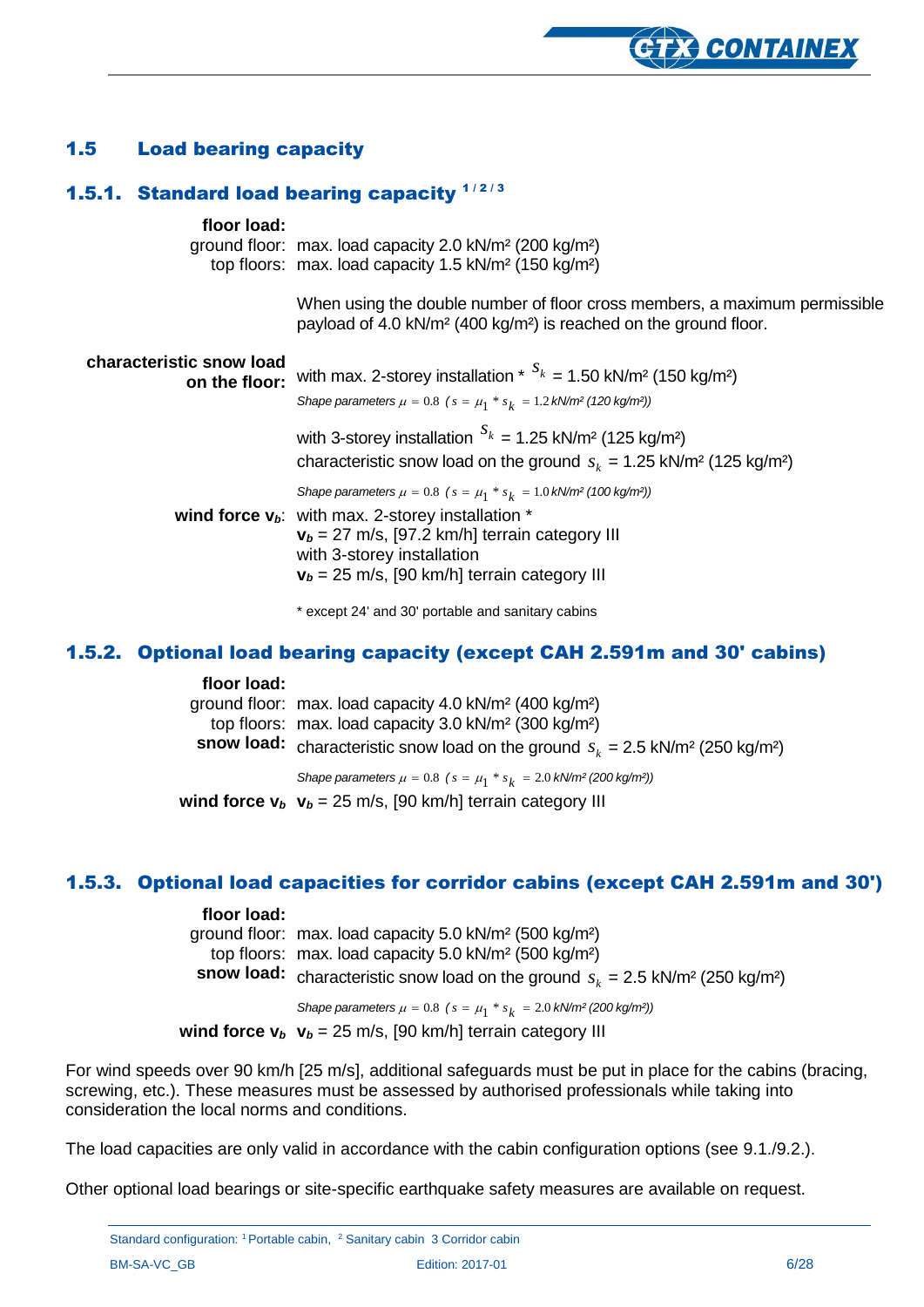

#### <span id="page-6-0"></span>1.6 Basic principles of the static calculations

| exposed side     | EN 1990 (Eurocode 0, basic principles) |  |  |
|------------------|----------------------------------------|--|--|
|                  | EN 1991-1-3 (Eurocode 1, snow)         |  |  |
|                  | EN 1991-1-4 (Eurocode 1, wind)         |  |  |
| non-exposed side | EN 1993-1-1 (Eurocode 3, steel)        |  |  |
|                  | EN 1995-1-1 (Eurocode 5, wood)         |  |  |
|                  |                                        |  |  |

National application documents and other special load cases (as e.g. seismic safety) are not considered explicitly and must be requested separately!

#### <span id="page-6-1"></span>1.7 Sound insulation

Sound insulation values on request.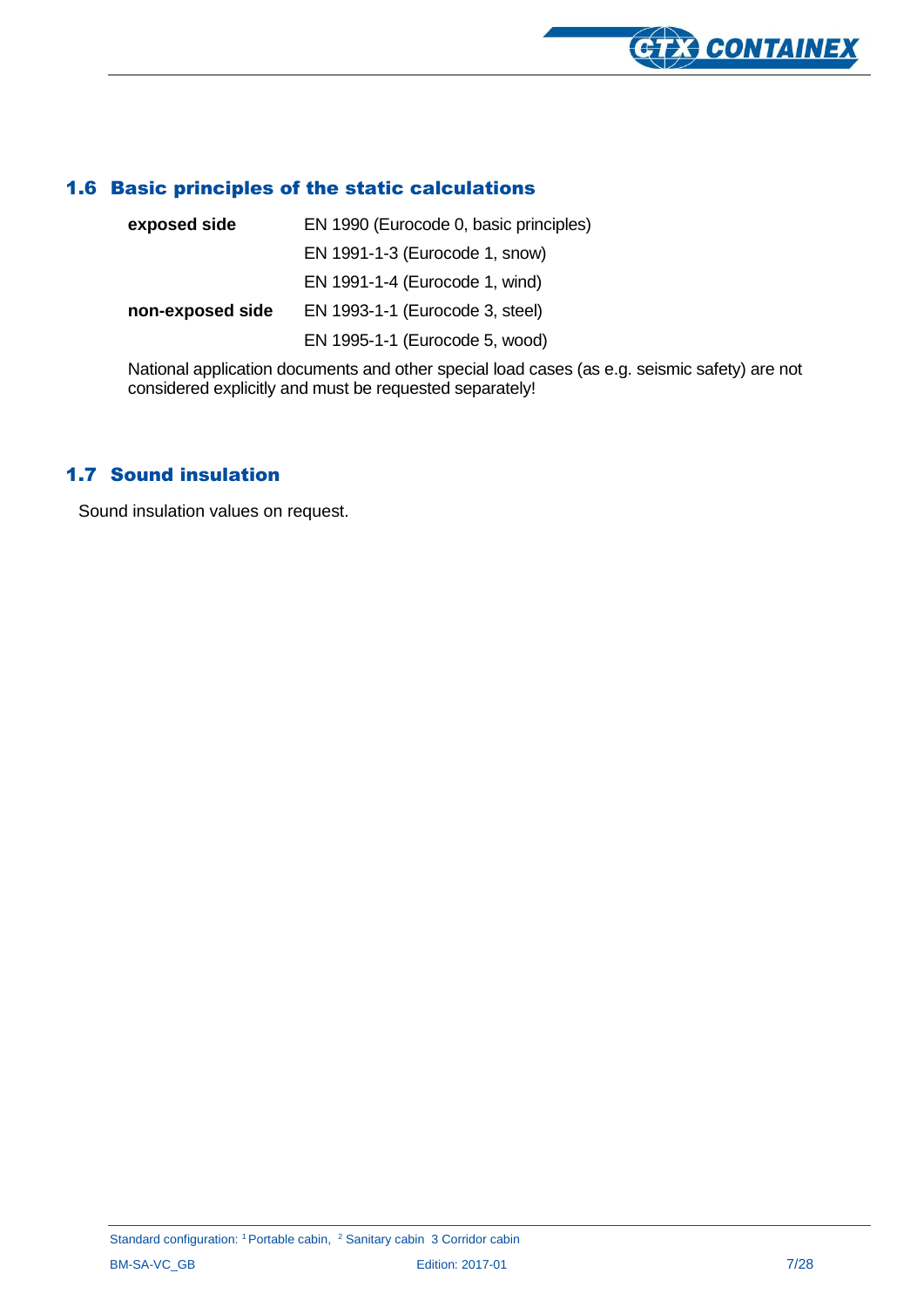

### <span id="page-7-0"></span>2 Container design

#### <span id="page-7-1"></span>2.1 Frame construction

|                                    | BM/SA/VC-Container <sup>1/2/3</sup><br>(standard load capacities in<br>accordance with 1.5.1.) | <b>Portable and sanitary</b><br>cabins (optional load<br>bearing capacity 1.5.2.) | <b>Corridor cabin (optional</b><br>load bearing capacity<br>1.5.3. |  |  |
|------------------------------------|------------------------------------------------------------------------------------------------|-----------------------------------------------------------------------------------|--------------------------------------------------------------------|--|--|
| <b>Floor frame</b>                 | from cold rolled, welded steel profiles, four container corners welded                         |                                                                                   |                                                                    |  |  |
| Longitudinal floor frame           | 3 mm                                                                                           |                                                                                   | 4 mm                                                               |  |  |
| Short end floor frame              |                                                                                                | 3 mm                                                                              |                                                                    |  |  |
| Floor cross beam                   |                                                                                                | made of Omega profiles, $s = 2.5$ mm                                              |                                                                    |  |  |
| Fork lift pockets                  |                                                                                                | two fork lift pockets on the long side (except type 30' containers)               |                                                                    |  |  |
|                                    | inside clearance of fork lift pockets: 352 x 85 mm                                             |                                                                                   |                                                                    |  |  |
|                                    | fork lift pocket distance in centre: 2.055 mm 1/2/3                                            |                                                                                   |                                                                    |  |  |
|                                    | optional: 1,660 mm <sup>*</sup> / 950 mm <sup>*</sup> / without fork lift pockets              |                                                                                   |                                                                    |  |  |
| <b>Corner posts</b>                | made from cold-rolled, welded steel profiles<br>bolted to a floor and roof frame               |                                                                                   |                                                                    |  |  |
|                                    | 4 mm                                                                                           | $5 \text{ mm}$                                                                    |                                                                    |  |  |
| $C$ column $3$                     | 3 mm                                                                                           |                                                                                   | 3 mm                                                               |  |  |
| <b>Roof frame</b>                  | from cold rolled, welded steel profiles, four container corners welded                         |                                                                                   |                                                                    |  |  |
| Longitudinal roof frame            | 3 mm                                                                                           | $4 \text{ mm}$                                                                    |                                                                    |  |  |
| Short end roof frame               | 2.5 or 3 mm                                                                                    |                                                                                   |                                                                    |  |  |
| Roof cross members<br>made of wood |                                                                                                |                                                                                   |                                                                    |  |  |
| Cover                              | galvanised steel plate with double rabbet, thickness 0.6 mm                                    |                                                                                   |                                                                    |  |  |

\* except 24' containers

#### <span id="page-7-2"></span>2.2 Floor

#### **insulation:**

```
insulating material: MW<sup>1/2/3</sup>
```
fire behaviour A1 (non-flammable) according to EN 13501-1

#### **PU**

fire behaviour E in accordance with EN 13501-1

insulation thickness:  $60 \text{ mm}^{1/2/3}$  / 100 mm

subfloor: **MW** 1/2/3

0.6 mm thick, galvanised sheet (various steel sheets according to production)

#### **PU**

Aluminium cover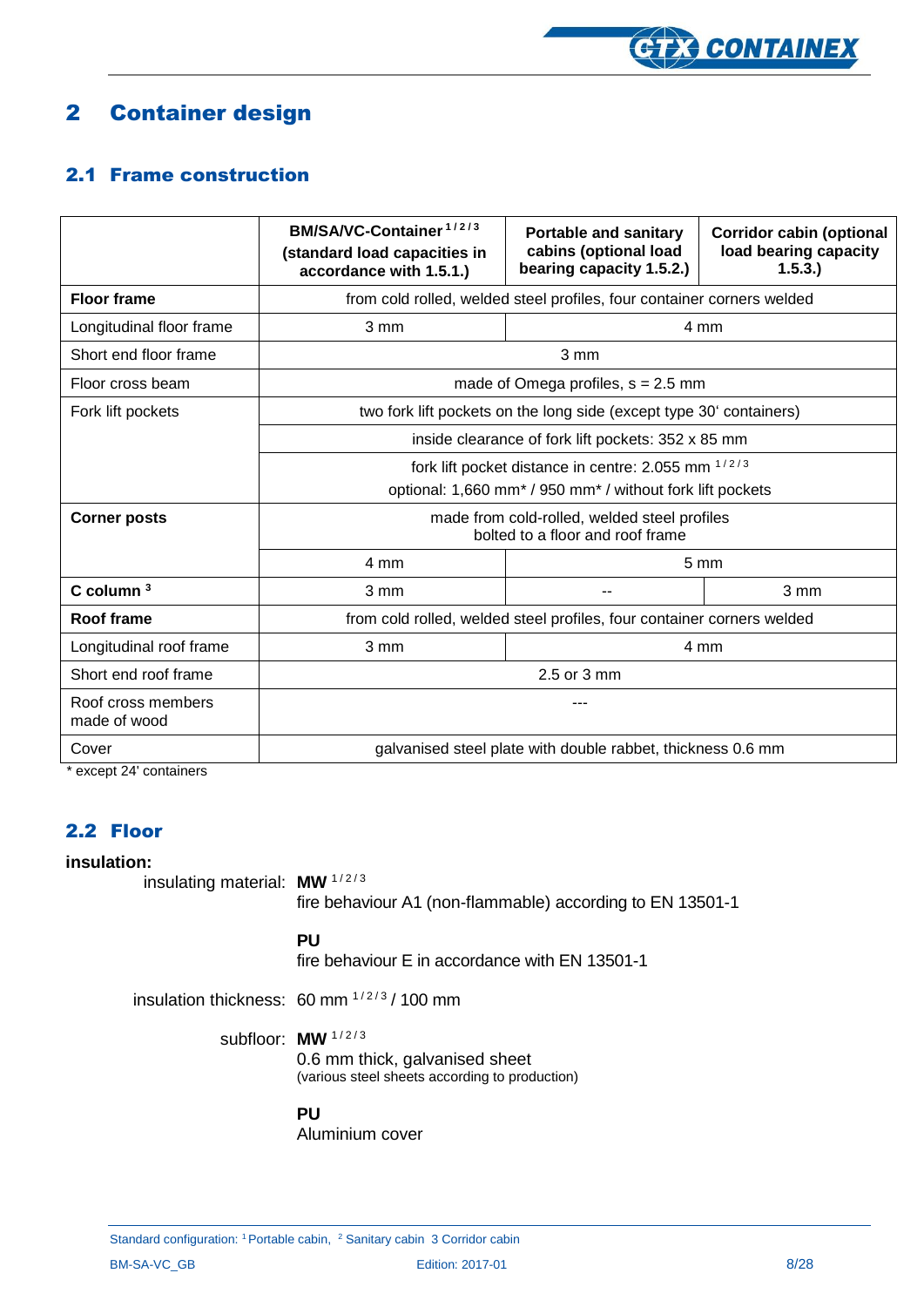

**floor:**

floor plates: Cement-bound chipboard <sup>1/2/3</sup> - thickness 22 mm Е1 in accordance with EN 13986:2004, fire behaviour B-s1, d0 according to EN 13501-1

> **Plywood board** - thickness 21 mm Е1 in accordance with EN 636:2012 fire behaviour D-s2, d0 or Dfl-s1 according to EN 13501-1

| Floor cover:                    | vinyl floor cover welded in sheets<br>in the sanitary area <sup>2</sup> or pulled up on request |                           |              | according to<br>Standard | aluminium<br>chequered<br>plate |                             |       |
|---------------------------------|-------------------------------------------------------------------------------------------------|---------------------------|--------------|--------------------------|---------------------------------|-----------------------------|-------|
|                                 | Imperial<br>Classic<br>1/3                                                                      | Sureste<br>p <sup>2</sup> | Accord       | Eternal                  | Safestep                        |                             |       |
| total thickness                 | $1,5$ mm                                                                                        | $2,0$ mm                  | $2,0$ mm     | 2,0<br>mm                | $2,0$ mm                        | EN ISO 24346   $2 + 0.5$ mm |       |
| wear layer                      | homogeneous                                                                                     | $0.7$ mm                  | homogeneous  | 0,7<br>mm                | $0.7$ mm                        | EN ISO 24340                |       |
| reaction to fire                | $B_{fl}$ -s1                                                                                    | $B_{fl}$ -s1              | $B_{fl}$ -s1 | $B_{fl}$ -s1             | $B_{fl}$ -s1                    | EN 13501-1                  | ---   |
|                                 | R 9                                                                                             | R 10                      | R 9          | R 10                     | R 11                            | <b>DIN 51130</b>            | ---   |
| slip resistance                 | ---                                                                                             | C                         | ---          | ---                      | B                               | <b>DIN 51097</b>            | ---   |
| classification<br>service class | 23/31                                                                                           | 34/43                     | 34/43        | 34/43                    | 34/43                           | <b>EN ISO 10874</b>         | $---$ |
| electrostatic<br>behaviour      | $\leq 2$ kV                                                                                     | $\leq 2$ kV               | $\leq 2$ kV  | $\leq 2$ kV              | $\leq 2$ kV                     | <b>EN 1815</b>              | ---   |

#### <span id="page-8-0"></span>2.3 Roof

#### **insulation:**

insulating material: **MW**<sup>1/2/3</sup>

fire behaviour A1 (non-flammable) in accordance to EN 13501-1

#### **PU**

fire behaviour E in accordance with EN 13501-1

insulation thickness:  $100 \text{ mm}^{1/2/3}$  / 140 mm

#### **ceiling sheeting: coated chipboard**  $1/3$

10 mm thick, white, E1 in accordance to EN 312, flame behaviour D-s2, d0 according to EN 13501-1

**plasterboard with coated steel plate** <sup>2</sup> 10mm thick, colour: white (similar RAL 9010) flame behaviour A2-s1,d0 according to EN 13501-1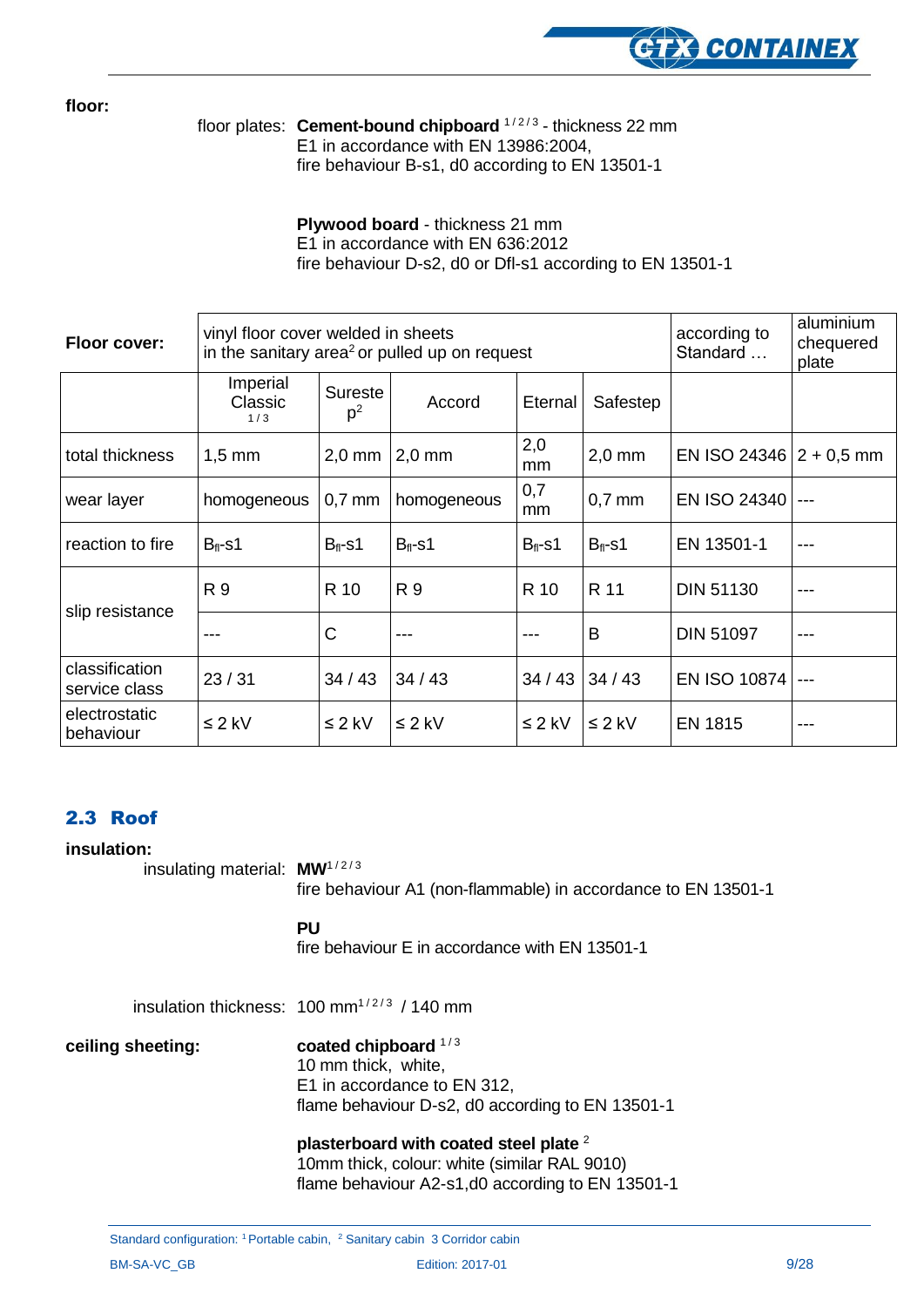

**CEE connectors:** externaly sunk into short sided container frame

#### <span id="page-9-0"></span>2.4 Wall panels

wall thickness 60 $\frac{2}{70}$  1/3 / 110 mm (depending on insulating material)

| available items: - full                | - door<br>- window<br>- air conditioning<br>- sanitary window<br>- half<br>- double (only with windows or doors)<br>- fixed glazing<br>- rest panel                                            |
|----------------------------------------|------------------------------------------------------------------------------------------------------------------------------------------------------------------------------------------------|
|                                        | external clading: corrugated, galvanised and coated steel sheet, thickness 0.6 mm                                                                                                              |
| insulating material: MW <sup>1/3</sup> | fire behaviour A1 (not flammable) according to EN 13501-1                                                                                                                                      |
|                                        | PU $2$<br>flame behaviour B-s3, d0 according to EN 13501-1                                                                                                                                     |
|                                        | <b>PIR</b><br>fire performance B-s2, d0 according to EN 13501-1                                                                                                                                |
|                                        | <b>SW</b><br>fire behaviour A2-s1, d0 according to EN 13501-1                                                                                                                                  |
|                                        | insulation thickness: $60 \text{ mm}^{1/2/3}$ / 100 mm / 110 mm                                                                                                                                |
|                                        | internal cladding: coated chipboard 1/3<br>thickness 10 mm, light oak $1/3$ / white.<br>E1 in accordance to EN 312,<br>fire behaviour D-s2, d0 respectively Dfl-s1 in accordance to EN13 501-1 |
|                                        | plasterboard with coated steel plate<br>thickness 10 mm, colour: white (similar RAL 9010)<br>flame behaviour A2-s1,d0 s1 in accordance to EN 13501-1                                           |
|                                        |                                                                                                                                                                                                |

#### **galvanised steel sheet** <sup>2</sup>

thickness 0.5 mm, décor: white

| insulating<br>material | panel thickness | external cladding | insulation thickness | internal cladding                                            |
|------------------------|-----------------|-------------------|----------------------|--------------------------------------------------------------|
| <b>MW</b>              | 70/110          |                   | 60/100               | - coated chipboard<br>- plasterboard with coated steel plate |
| PU                     | 60              | steel sheet       | 60                   | steel sheet                                                  |
| <b>PIR</b>             | 110             |                   | 110                  | steel sheet                                                  |
| <b>SW</b>              | 60/110          |                   | 60/110               | steel sheet                                                  |

Wall panels - design combinations: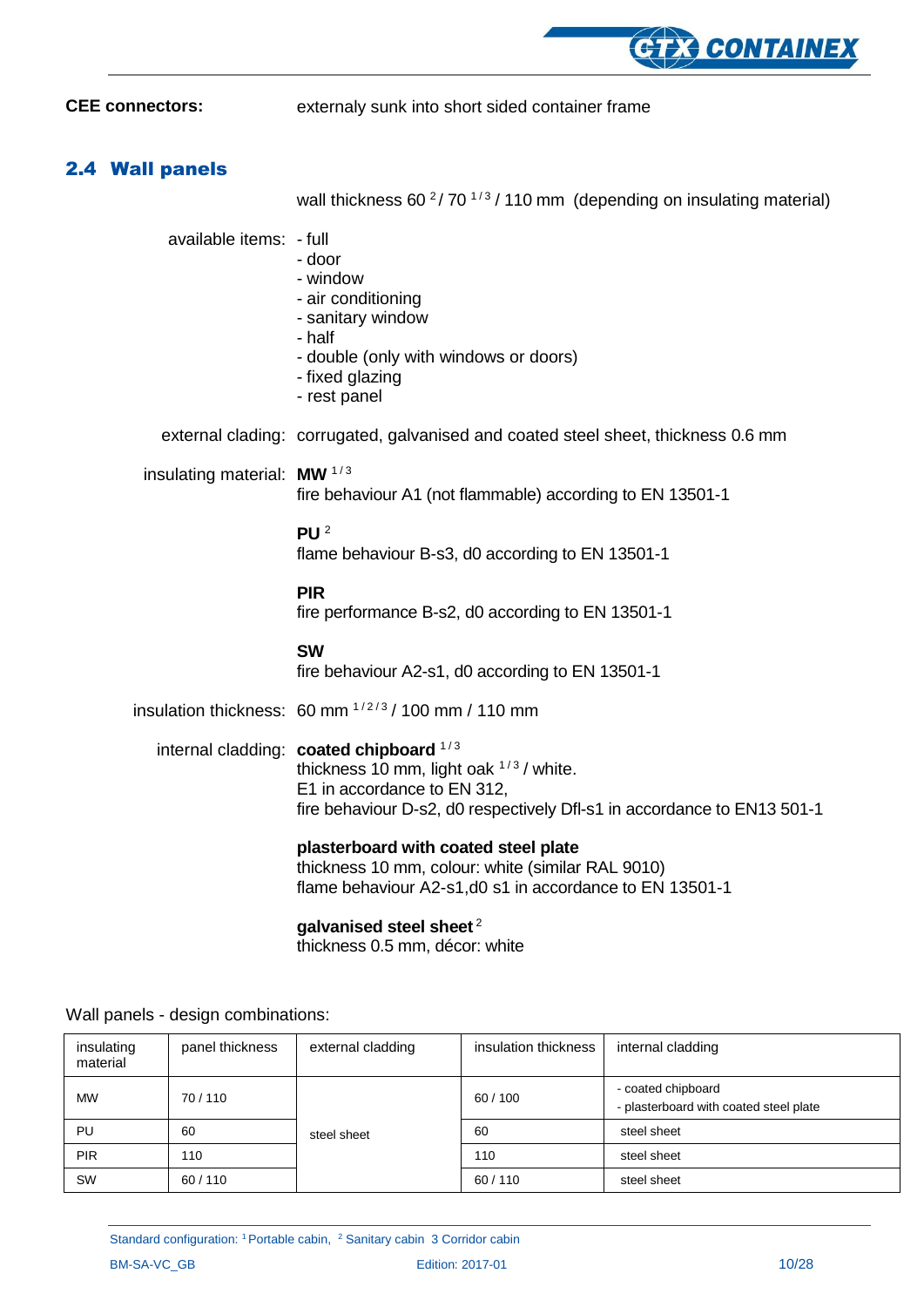

#### <span id="page-10-0"></span>2.5 Partition walls

| available items: - full panel | - door panel<br>- window panel                                                                                                                                                       |
|-------------------------------|--------------------------------------------------------------------------------------------------------------------------------------------------------------------------------------|
| wooden construction $1/3$ .   | total thickness 60 mm                                                                                                                                                                |
|                               | frame: wooden frame, thickness 40 mm                                                                                                                                                 |
|                               | cladding on both sides: double-sided coated chipboard<br>10 mm thick, light oak / white<br>E1 in accordance to EN 312,<br>fire behaviour D-s2, d0 Dfl-s1 in accordance to EN13 501-1 |
| sheet metal design $2$ :      | total thickness 60 mm                                                                                                                                                                |
|                               | frame: wooden frame with cardboard comb, thickness 60 mm                                                                                                                             |

cladding on both sides: laminated steel plate, thickness 0.5 mm, colour: white (similar RAL 9010)

#### <span id="page-10-1"></span>2.6 Doors

- design according to DIN regulations
- right or left hand hinged
- inward or outward opening
- steel frame with triangular wrap-around sealing
- door blade with galvanised steel sheets on both sides

| dimensions:   nominal dimension                                 | clear opening    |
|-----------------------------------------------------------------|------------------|
| 625 x 2,000 mm (only as internal and/or WC door) 561 x 1,940 mm |                  |
| 875 x 2,125 mm <sup>1/2</sup>                                   | 811 x 2,065 mm   |
| 1,000 x 2,125 mm                                                | 936 x 2,065 mm   |
| 2,000 x 2,125 mm                                                | 1,936 x 2,065 mm |
| inactive leaf with concealed frame joint                        |                  |

optional: - anti-panic push bar (according to EN 1125)

- door grille with security fittings (for modular dimensions 875 x 2,125 mm)
- twin frame
- door closer

- insulated glazing:  $W \times H = 238 \times 1,108 \text{ mm}$  (ESG)

550 x 1,108 mm ( ESG )

550 x 450 mm ( ESG )

#### <span id="page-10-2"></span>2.7 Windows

designwindow:

- pvc frame with insulated glazing and integrated pvc roller shutters; colour: white
- roller shutter housing with belt take-up reel and forced ventilations:
	- housing height 145 mm, lamella colour light grey
- one hand tilt & turn mechanism
- incl. gas filling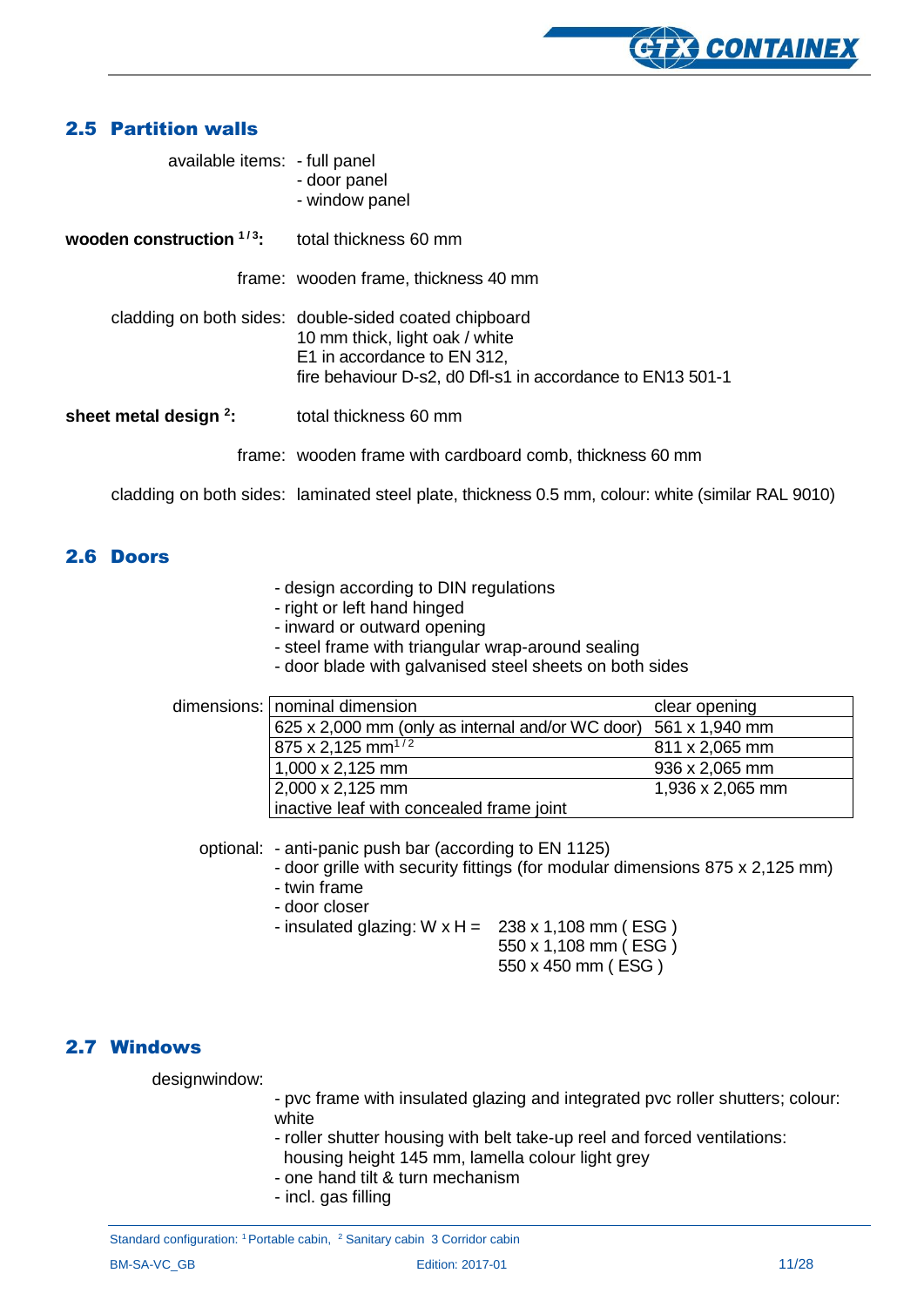

ATTENTION: The built-in insulation glass is only suitable for use at altitudes up to 1,100 m above sea level. Above 1,100 m sea level windows with a pressure compensating valve need to be used.

|                                             | window options:                           | external dimension            |
|---------------------------------------------|-------------------------------------------|-------------------------------|
| standard window: office window <sup>1</sup> |                                           | 945 x 1,200 mm                |
|                                             | sanitary window <sup>2</sup>              | 652 x 714 mm                  |
|                                             | (opague windows)                          |                               |
|                                             | optional windows: fixed glazing (ESG)     | 945 x 1,345 mm                |
|                                             | fixed glazing (ESG) *                     | 945 x 2,040 mm (CAH 2,591 mm) |
|                                             | fixed glazing (ESG) *                     | 945 x 2,250 mm (CAH 2,800 mm  |
|                                             |                                           | und 2,960 mm)                 |
|                                             | fixed glazing (ESG)                       | 1,970 x 1,345 mm              |
|                                             | fixed glazing with sliding part (ESG)     | 945 x 1,200 mm                |
|                                             | windows with pass-through / speak-through | 945 x 1,200 mm                |
|                                             | Office window XL                          | 1,970 x 1,200 mm              |
|                                             | Double window                             | 1,970 x 1,200 mm              |
|                                             | double sliding window                     | 1,970 x 1,200 mm              |
|                                             | nursery window (VSG)                      | 945 x 1,555 mm                |
|                                             | IP glazing (ESG)                          | miscellaneous                 |

window parapet:

(vertical distance between floor level and the upper edge of the lower profile of the window frame) O

| office window (CAH 2,591 mm)<br>office window (CAH 2,800 mm, 2,960 mm) 1,030 mm <sup>1</sup> | $870 \text{ mm}^1$    |
|----------------------------------------------------------------------------------------------|-----------------------|
| optional CAH 2,800 and 2,960 mm)                                                             | 870 mm                |
| sanitary window                                                                              | 1,525 mm <sup>2</sup> |
| nursery window                                                                               | 624 mm                |

optional: - Window grille (office and sanitary windows)

- ventilation slider inside roller shutter housing
- security glazing with office windows
- foamed aluminium roller shutters with chain tension cords and roller shutter rails
- insulated roller shutter box
- ESG / VSG / TVG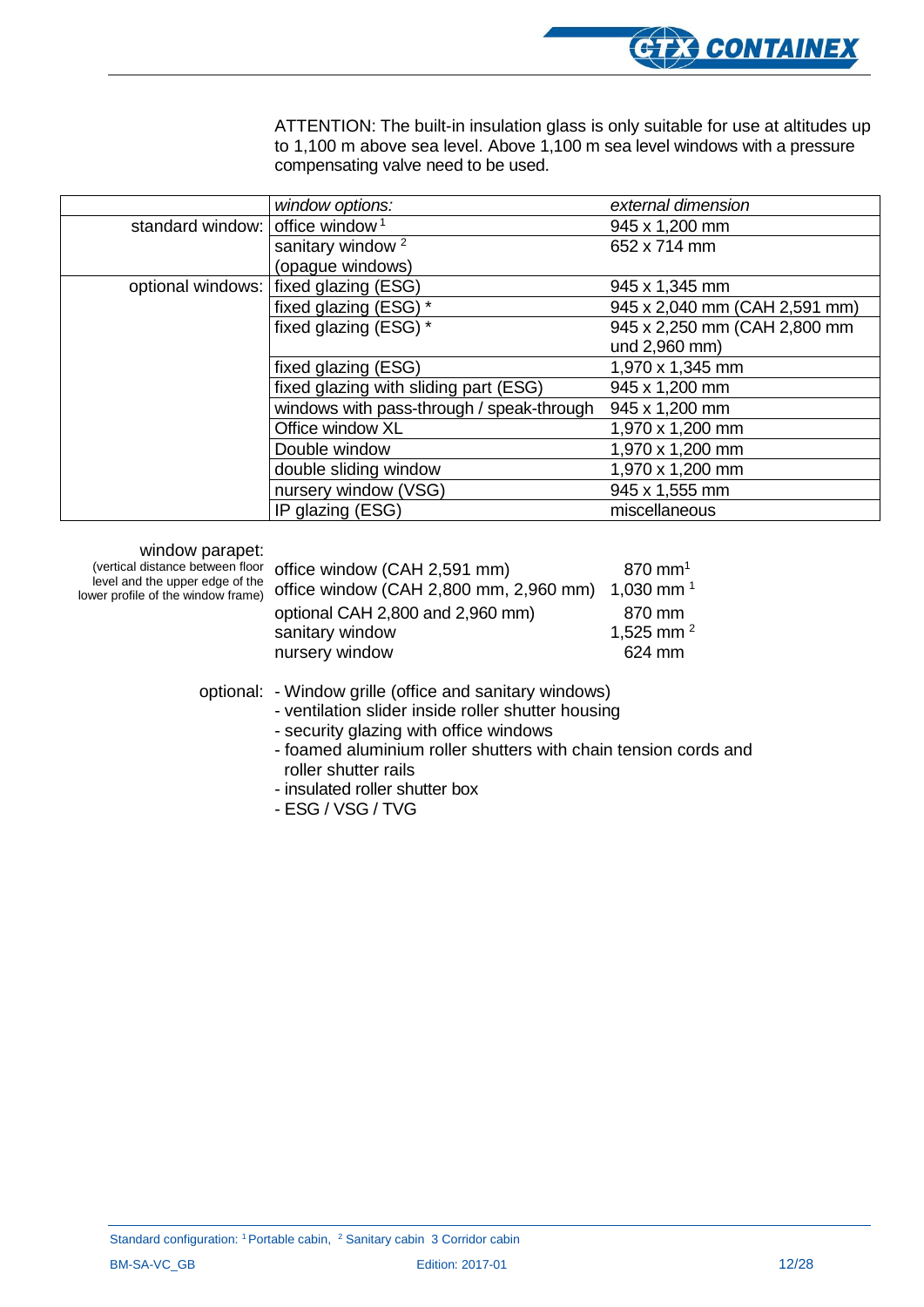

### <span id="page-12-0"></span>3 Electrical installation

Specification: concealed cabling IP20 <sup>1/3</sup>/IP44 <sup>2</sup> plug insert according to country standards (VDE, CH, GB, FR, CZ/SK, DK, IT) country specific design / variations possible

#### <span id="page-12-1"></span>3.1 Technical data

|              |                                                                                             | basis VDE (= OEVE, SKAN, NO, CZ/SK, IT) $1/2/3$                                                          | <b>FR</b>                          | <b>GB</b> | CH, DK                               |
|--------------|---------------------------------------------------------------------------------------------|----------------------------------------------------------------------------------------------------------|------------------------------------|-----------|--------------------------------------|
| connection:  | recessed CEE external plug and socket connections                                           |                                                                                                          |                                    |           |                                      |
| voltage:     | 230V/3 poles/4 poles*/ 32 A 1/2/3                                                           |                                                                                                          |                                    |           |                                      |
|              |                                                                                             | 400V/5 poles/ 32 A 1/2/3                                                                                 |                                    |           |                                      |
| frequency:   |                                                                                             | 50 Hz                                                                                                    |                                    |           |                                      |
| protection:  | residual current operated device 40 A/0,03 A $1/2/3$ , 4 poles (400 V)                      |                                                                                                          |                                    |           |                                      |
|              |                                                                                             | residual current operated device 63 A/0,03 A <sup>1/2/3</sup> , 2 poles (230 V)                          |                                    |           |                                      |
| distribution | distribution box, surface mounted type, single/twin row 1/3**                               |                                                                                                          |                                    |           |                                      |
| board:       | distribution box, surface mounted type, single/twin row wet room <sup>2***</sup>            |                                                                                                          |                                    |           |                                      |
| cable:       | RO <sub>2</sub> V<br>(N) YM-J / H05 VV-F<br>(N) YM-J / H05 VV-F                             |                                                                                                          |                                    |           |                                      |
| electrical   | light                                                                                       | circuit breaker **** 10 A, 2 poles, 3x1,5 mm <sup>2 1/2/3</sup>                                          |                                    |           |                                      |
| circuits:    | heating                                                                                     |                                                                                                          | circuit breaker **** 13 A, 2 poles |           |                                      |
|              | 3 x 1,5 mm <sup>2</sup> resp. 3 x 2,5 mm <sup>2 1/2</sup><br>cable- and country-specific    |                                                                                                          |                                    |           |                                      |
|              | socket                                                                                      | circuit breaker****<br>13 A, 2 poles                                                                     |                                    |           | circuit breaker ****<br>10A, 2 poles |
|              |                                                                                             | $3 \times 1,5$ mm <sup>2</sup> resp. $3 \times 2,5$ mm <sup>2</sup> 1/2<br>cable- and country-specific   |                                    |           | $3x1,5$ mm <sup>2</sup>              |
| socket:      |                                                                                             | 2 earthed twin wall sockets 1 (portable cabin 20')<br>3 single sockets <sup>2 (sanitary cabin 20')</sup> |                                    |           |                                      |
| lighting:    |                                                                                             | light switch 1/2                                                                                         |                                    |           |                                      |
|              | 2 twin batten fluorescent light tubes with plastic covering 2 x 36 W 1 (portable cabin 20') |                                                                                                          |                                    |           |                                      |
|              | 2 single light with trough and fluorescent tube 1 x 36 W 2 (sanitary cabin 20')             |                                                                                                          |                                    |           |                                      |

\* only with NO electrics

\*\* mounting on ceiling

\*\*\* mounting on wall or ceiling

\*\*\*\* LC-release switch characteristic C

optional: - category 2 light fittings 2 x 36 W / 2 x 58 W

- light with bulb 25 W
- spur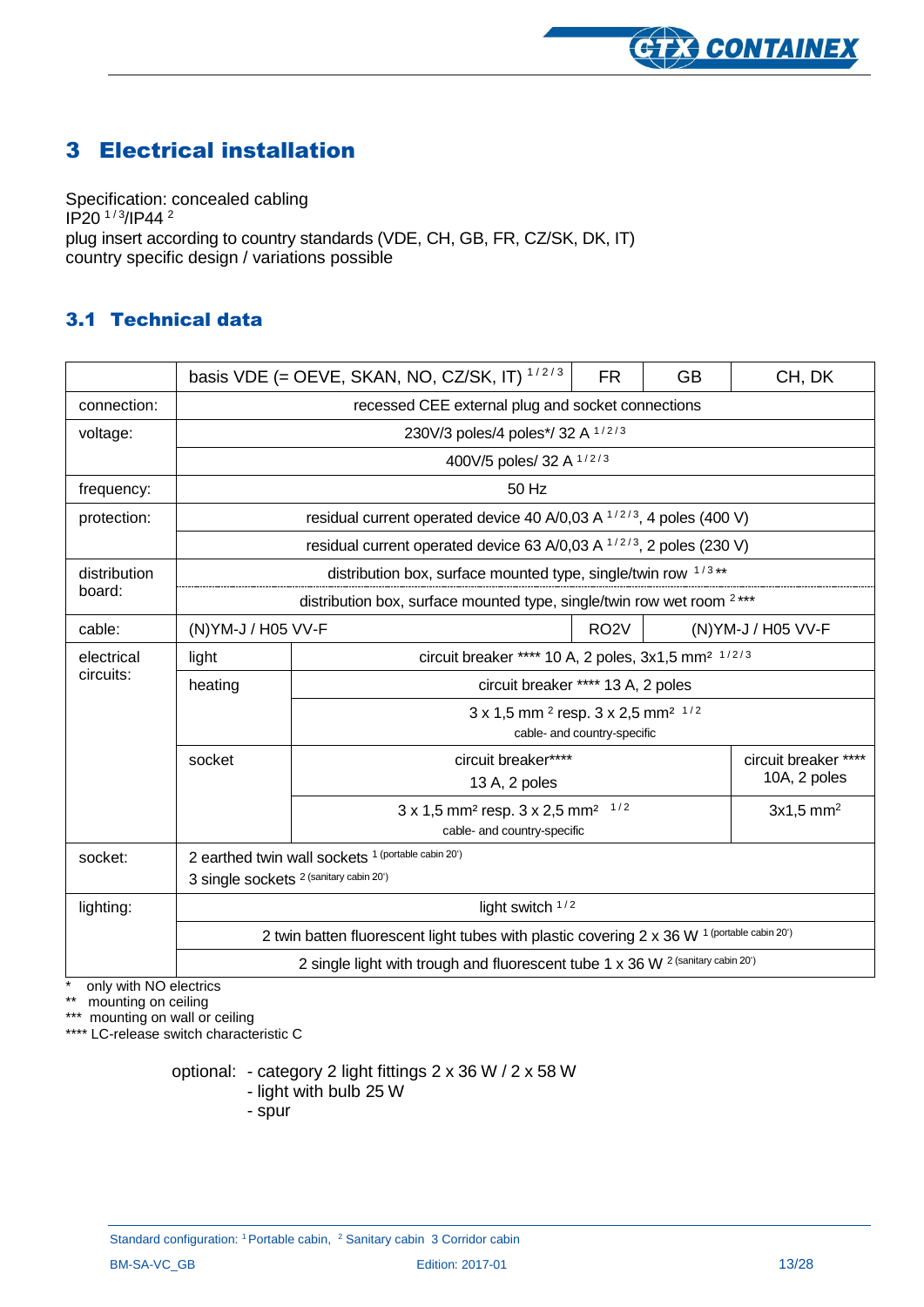compliance with the following CENELEC regulations regarding protection against electric shock and protection against overload and short

- circuit HD 60364-1:2008
	- HD 60364-4-441:2007
	- HD 60364-7-717:2004
	- HD 60364-7-701:2007
	- HD 384.4.482 S1:1997
	- HD 384.7.711 S1:2003

#### earthing: Universally usable grounding terminal:

On both short sides in the floor frame of each corner a drill hole with a diameter of 9.4 mm is prepared for the fixture of the grounding terminal.

**CTX CONTAINEX** 

- The fitting of the grounding terminal is undertaken with a screw M10 with a self cutting screw thread. The positioning of the screw is carried out in the factory on a suitable spot of the cabin.
- A grounding terminal and a four-wire connector are delivered with the container and need to be fitted by the customer on site.
- The protective earthing of the container must be carried out by the customer at the installation site.
- The effectiveness of the grounding connection of the cabin must be verified by an electrician in the course of an electrical check prior to commissioning

lightning and The required measures for the outer and inner lightning protection (grounding overvoltage protection measures, overvoltage protection devices) for the devices operated in the cabin for the installation site and their sensitivity must be observed and be established if necessary.

- wiring: Fixed cabling depending on the panel configuration and the user  $1/2/3$ - Flexible cable system with plug contact and cables in full length
- safety advice: The cabins can be linked electrically at the external CEE plugs and sockets. For the decision how many units to connect electrically the expected constant current in the link circuits has to be considered. The commissioning has to be carried out by an approved electrician.

The manual for the assembly, start up, utilisation and maintenance of the electrical installations is delivered in the fuse box and needs to be followed!

Before connecting the cabin to the supplying low voltage grid all appliances (consumer loads) need to be switched off and earthing needs to be ensured (earthing feed cable and earthing connecting lines between the cabins need to be checked on potential equity and low Ohm level).

**Attention:** The supply- and connection cables are made for an operating voltage of max. 32 Ampere. These aren't secured with a overcurrent protection device. The connection of the cabins to the external electrical power supply only may be undertaken by an authorised specialist company.

Before using the cabin (modular building) for the first time the efectiveness of the protection measures for the fault protection need to be checked by an authorised specialist company.

**Attention:** The commissioning of the boilers and/or under table units is only permitted when they are filled!

Cleaning with a high-pressure cleaner is FORBIDDEN.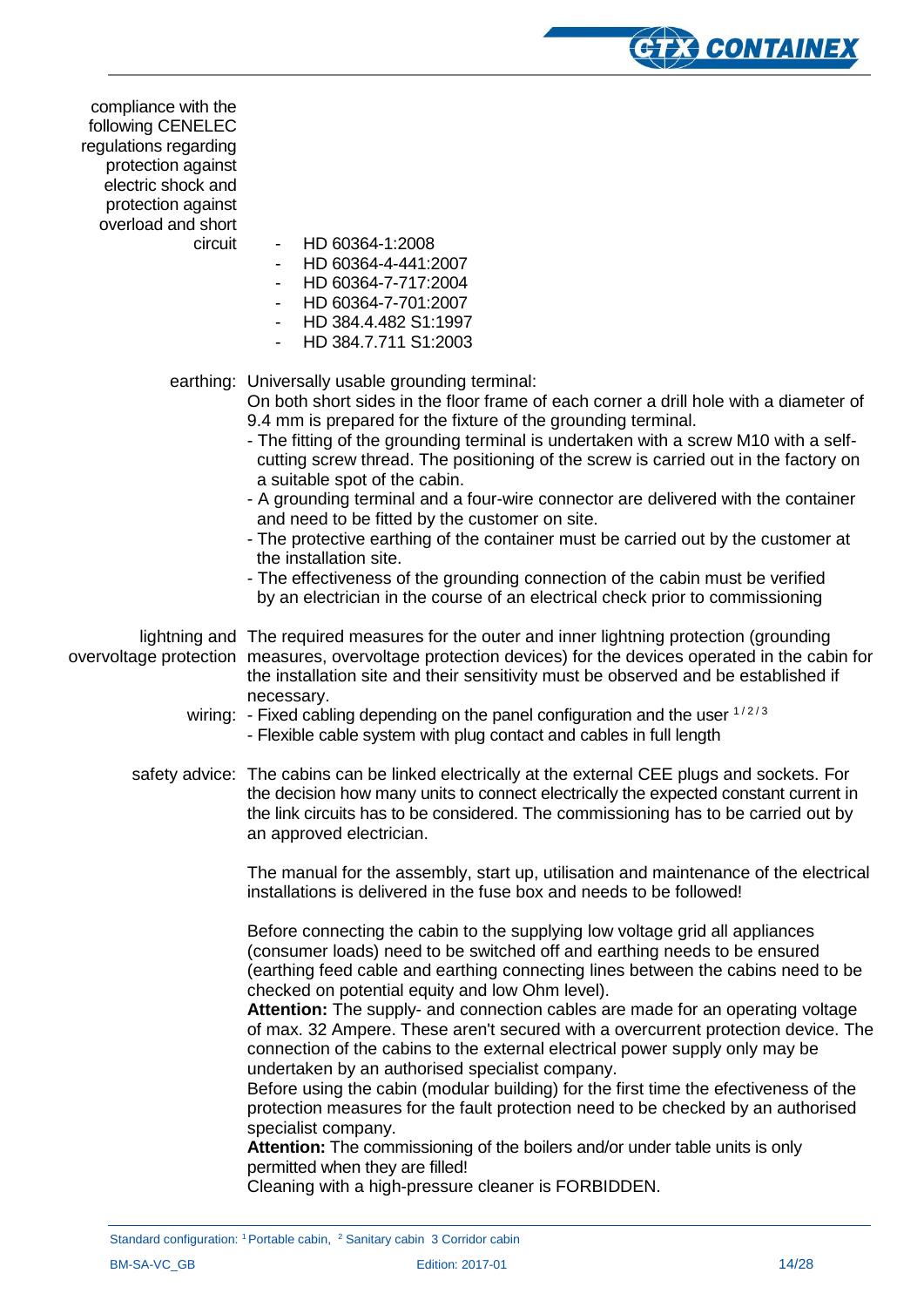The electrical equipment of the cabin may not be cleaned by a direct water jet under any circumstances.

- If the containers are delivered into areas with increased lightning activity further measurements have to be taken under account to prevent overvoltage depending on the country specific rules.
- In case machines or appliances with high starting current peaks are used (according to the manual of the respective appliances) adequate RCD/MCB must be used.
- The electric fittings of the cabins are designed for minimal vibration exposure. When higher loads are given, appropriate measures must be taken according to the national technical regulations (and/or checks of the plug or screw contacts).
- The cabins are designed for areas with little seismic activity. If the cabins are used in areas with higher seismic activity, the country's national regulations are valid and the equipment needs to be adjusted accordingly
- The choice of the external linking cables of the cabins has to suit the country's national technical regulations.
- The cabins have to be secured against thermal overload with a type gL fuse or gG with max. IN = 32A.

#### <span id="page-14-0"></span>3.2 Labelling of the electric (symbols)

| X                        | general light   | ventilator          |
|--------------------------|-----------------|---------------------|
|                          | single socket   | spur                |
| $\overline{\phantom{a}}$ | double socket   | single light switch |
| ,,,,,,,,,,,,,,,          | heater, general | series switch       |
|                          | boiler, general | dual switch         |
| $\bullet$ $\bullet$      | mini kitchen    |                     |

#### <span id="page-14-1"></span>3.3 Heating and air conditioning

Individual heating through frost heaters, thermostatically controlled electric convectors and/or fan heaters with safety switch for overheating.

Mechanical ventilation options with electrical ventilators or on your request also available with window air conditioning units.

Regular ventilation of the rooms must be provided. A relative humidity of 60 % should not be exceeded in order to avoid condensation!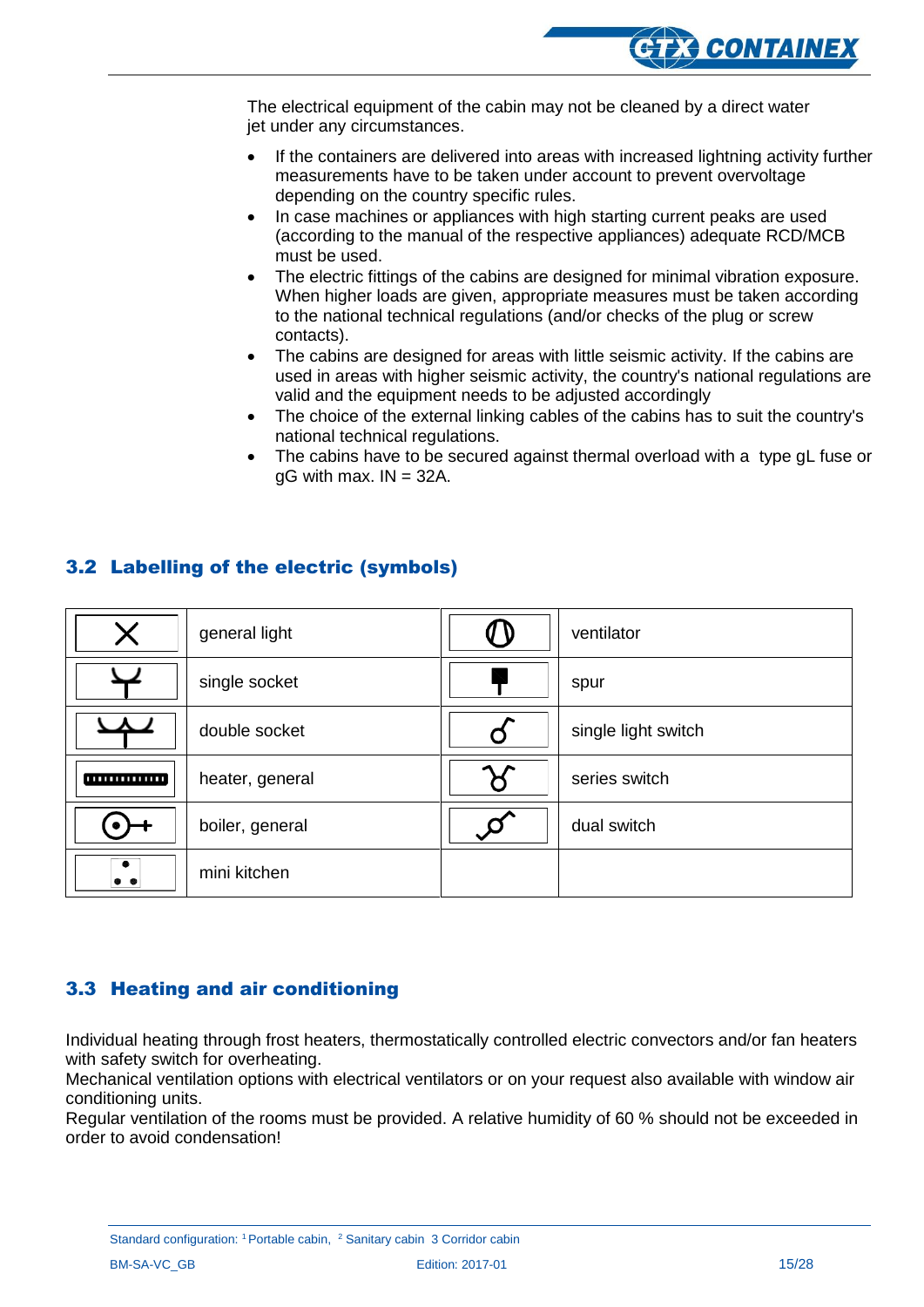

|                                           |                               | output:             |
|-------------------------------------------|-------------------------------|---------------------|
| <b>Description:</b> $vert$ ventilator $2$ |                               | $170 \text{ m}^3/h$ |
| (amount depends on                        |                               |                     |
| container type)                           |                               |                     |
|                                           | hygrostatic ventilator        | $170 \text{ m}^3/h$ |
|                                           | air conditioning              | 2,5 kW              |
|                                           | convector heater <sup>1</sup> | 2 kW                |
|                                           | convector heater              | 1 kW                |
|                                           | convector heater              | 0.5 kW              |
|                                           | fan heater <sup>2</sup>       | 2 kW                |

**All safety distances and instructions issued by the supplier for the equipment must be adhered to!**

**The appropriate manuals and instructions are sent with the cabins**

|          | <b>Safety distance for heaters</b> |                           |
|----------|------------------------------------|---------------------------|
|          | convector heater                   | fan heater                |
| top      | 150 mm                             | 200 mm                    |
| below    | $100 \text{ mm}$                   | 100 mm                    |
| right    | 100 mm                             | 100 mm                    |
| left     | 100 mm                             | 100 mm                    |
| in front | 500 m                              | 500 mm (to the air grill) |
| behind   | $22 \text{ mm}$                    | 26 mm                     |

**Further information regarding the instructions are available from the supplier!**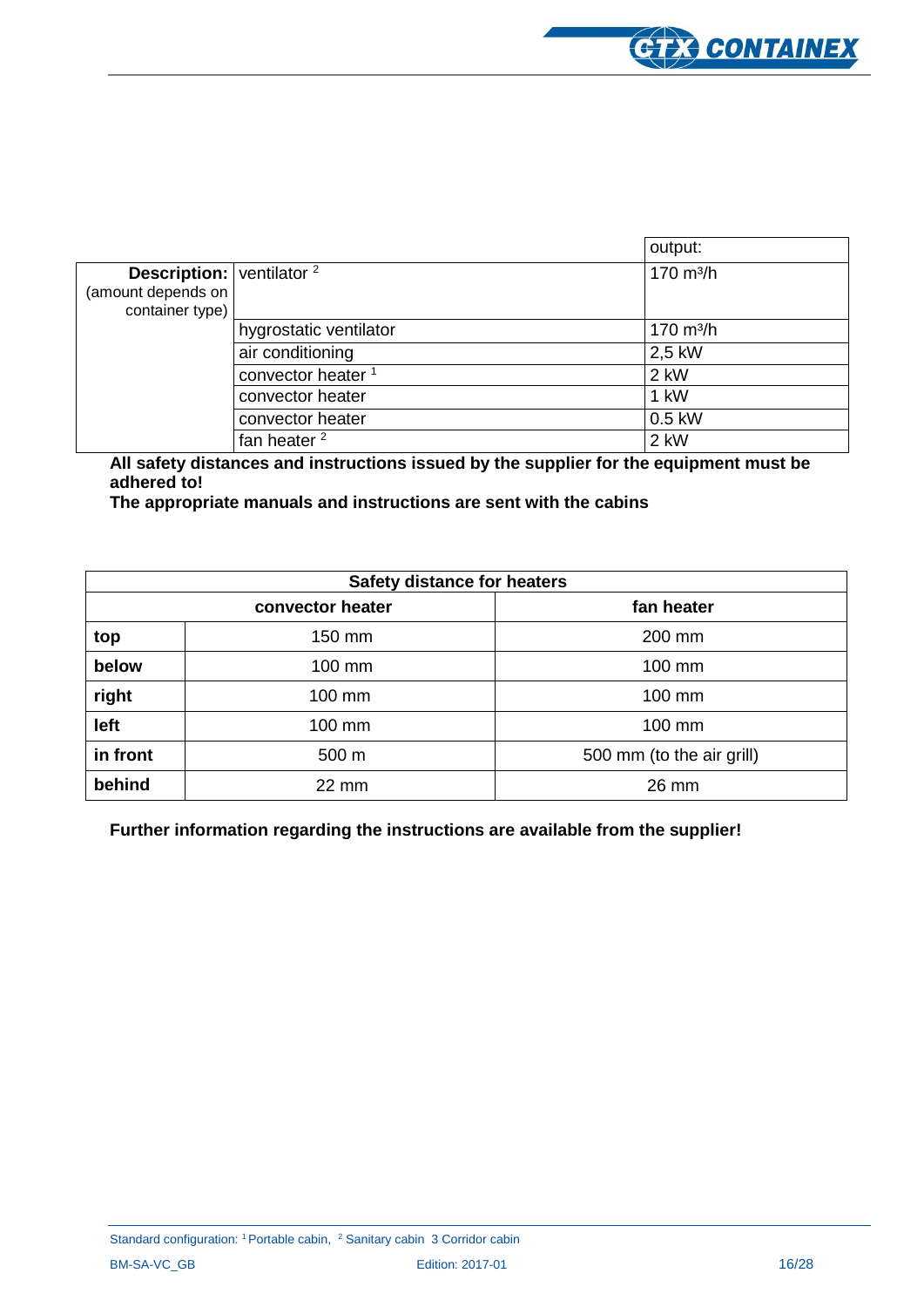

### <span id="page-16-0"></span>4 Water installations

| supply supply using $\frac{1}{2}$ , $\frac{3}{4}$ or 1" pipe, sideways through cabin wall                                                                                                                                                                                                                                                                                                                                                                                                                                                                    |
|--------------------------------------------------------------------------------------------------------------------------------------------------------------------------------------------------------------------------------------------------------------------------------------------------------------------------------------------------------------------------------------------------------------------------------------------------------------------------------------------------------------------------------------------------------------|
| internal: PP-R piping (in accordance with EN ISO 15874)                                                                                                                                                                                                                                                                                                                                                                                                                                                                                                      |
| operating pressure max. permitted operating / connection pressure - 4 bar<br>warm water preparation: by using electric boilers, depending on the cabin type<br>(5 15, 80, 150 or 300 liters <sup>2</sup> )                                                                                                                                                                                                                                                                                                                                                   |
| ATTENTION:<br>The boilers with 15/80/150/300 I capacity are suitable for a max. operating<br>pressure of 6 bar. A higher water pressure is reduced with an appropriate<br>pressure reducing valve!<br>discharge: The waste water is combined via plastic pipes DN 50, DN 100 and DN 125<br>(external diameter $\varnothing$ 50, 110 and 125 mm) in the container, and passes laterally<br>through the cabin wall.<br>The customer must drain any sewage into an approved sewage network in<br>accordance with local regulations for water and faecal drains. |

NOTE: Should the cabin not be used at temperatures below +3°C, the entire piping system must be emptied including the boiler (risk of frost!). If residual water is left over (eg. drainage water, etc.) an anti-freeze agent must be used to prevent damage from water freezing. The shut-off valve on the water conduit must always stay open.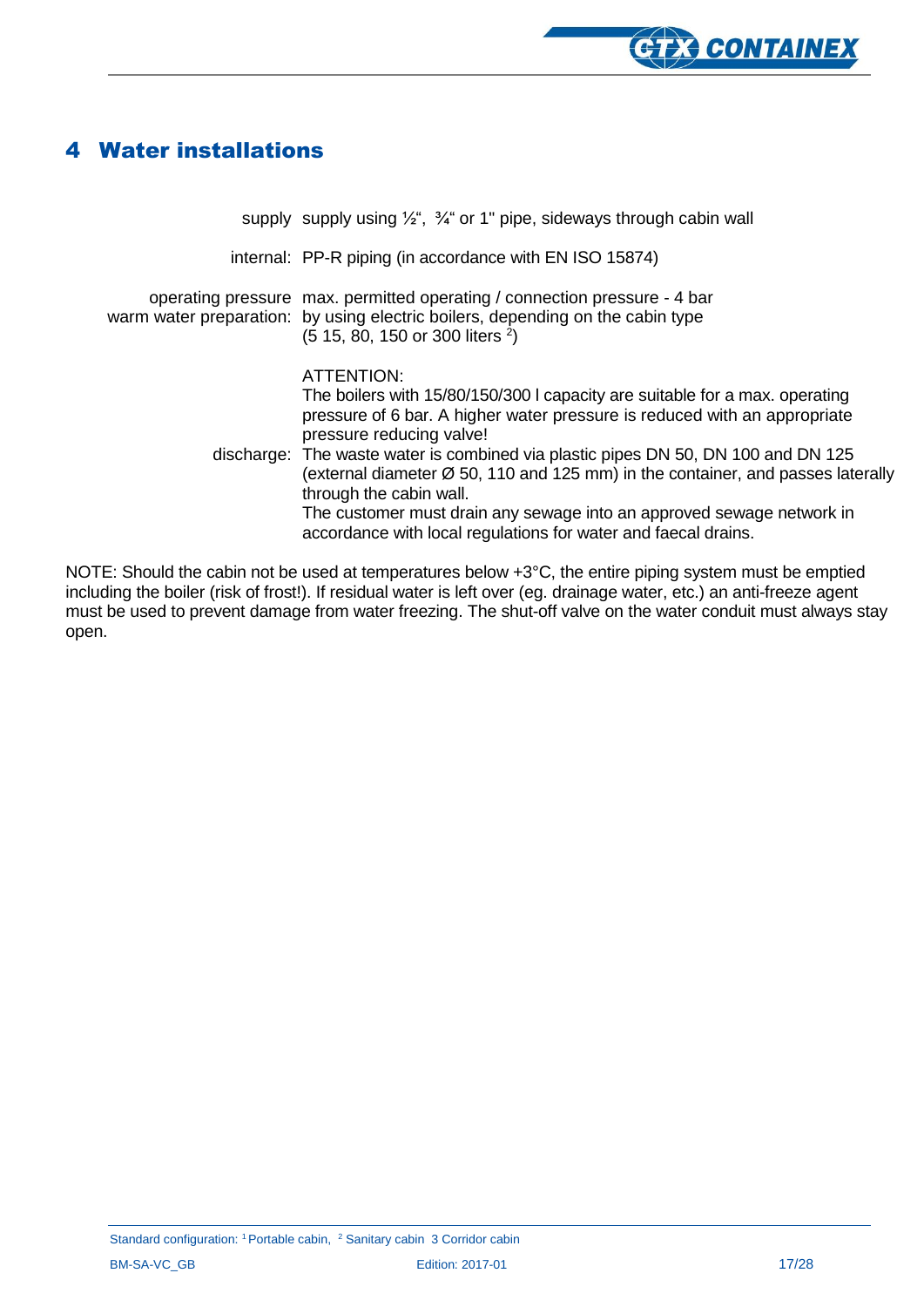

### <span id="page-17-0"></span>5 Design options

#### General equipment

| - external and internal staircase            | - telephone duct in the panel                                                  |
|----------------------------------------------|--------------------------------------------------------------------------------|
| - fascia                                     | - canopy big                                                                   |
| - fly screen for office and sanitary windows | - canopy small                                                                 |
| - cable bushing in the panel                 | - hot water radiator upon request                                              |
| - cable bushing in the roof frame            | - motion and presence detector upon request                                    |
| - cable channel on panel                     | - Fire rated components 30 / 60 / 90 min<br>according to EN 13501 upon request |
| - ventilation unit VL-100                    |                                                                                |

#### **Sanitary fixtures**

| - plastic sink incl. folding grid                                 | - NIRO wash trough with 2 single basins I=1200 mm |
|-------------------------------------------------------------------|---------------------------------------------------|
| - NIRO sink incl. folding grid                                    | - NIRO wash trough with 3 single basins I=1800 mm |
| - sanitary fixtures accessible to disabled persons                | - NIRO wash trough with 4 single basins I=2400 mm |
| - floor drain with odour trap                                     | - paper towel dispenser                           |
| - boiler: 15 l / 80 l / 150 l / 300 l                             | - sanitary connection sunk into the panel         |
| - pressure reduction valve                                        | - sanitary connection above floor cut out         |
| - shower cubicle with curtain                                     | - intermediate panel                              |
| - GFK hand wash trough with 2 individual<br>basins $l = 1,200$ mm | - soap dispenser                                  |
| - GFK hand wash trough with 4 individual<br>basins $l = 2,400$ mm | - Stop & Go fitting for shower                    |
| - wet room electrics                                              | - Stop & Go fitting for wash hand basin           |
| - ceramic hand wash basin                                         | - Undercounter storage 5 litre                    |
| - electrical hand dryer                                           | - Urinal                                          |
| - metal mirror                                                    | - Washing machine connection                      |
| - mini kitchen                                                    | - Water installations (water inlet and outlet)    |
|                                                                   | - WC cabin                                        |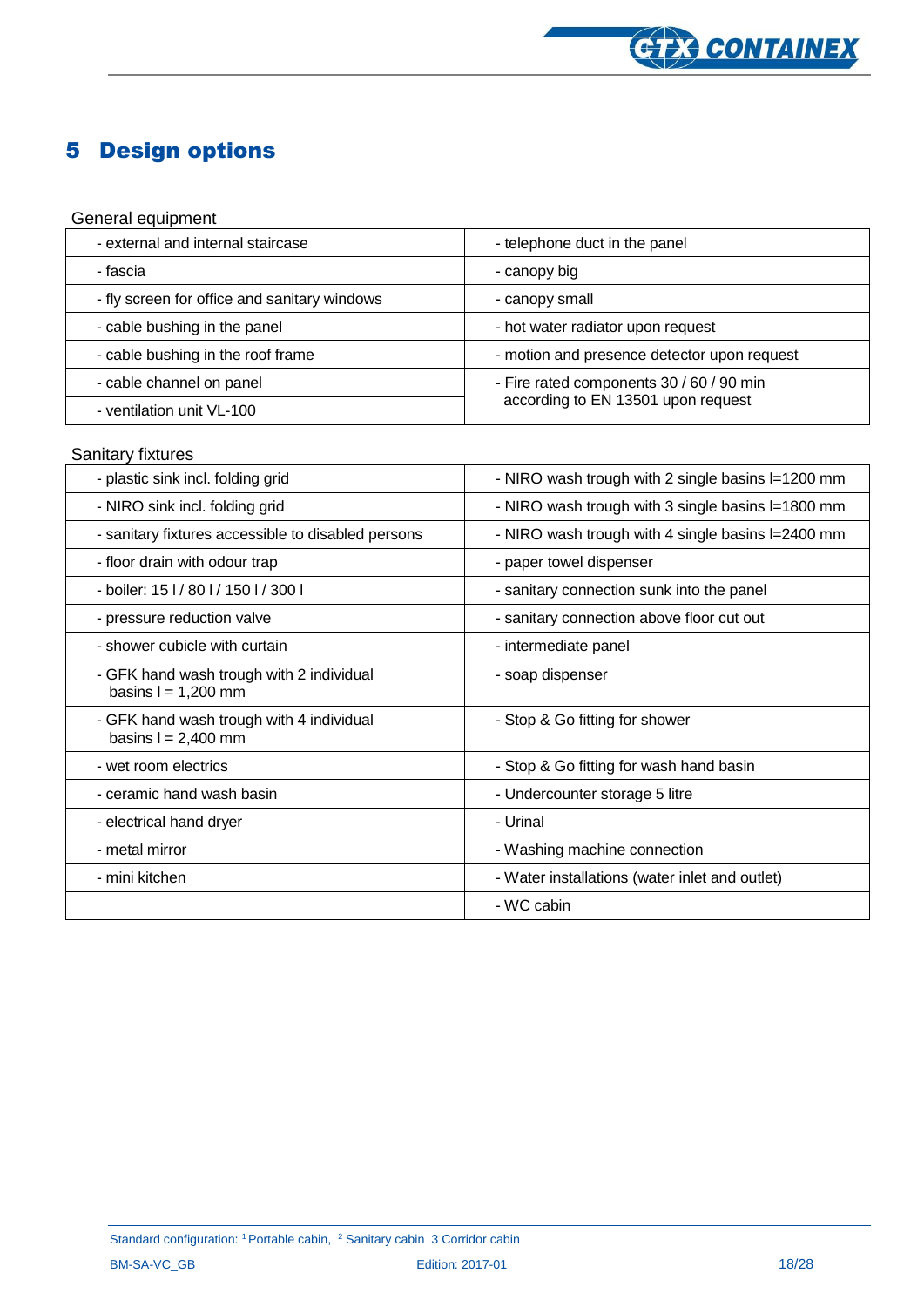

### <span id="page-18-0"></span>6 Paint

Paint system with high weather and aging durability, suitable for city and industry atmosphere.

wall panels: 25 µm coating thickness

frame: 75-120 µm coating thickness

The painting of above mentioned parts is carried out with different types of production. These achieve shades similar to RAL. We do not accept liability for colour variations in comparison with the RAL tones.

### <span id="page-18-1"></span>7 Certification

Germanischer Lloyd 'type test' (except for 24' and 30' container) Cabins with optional payloads CE mark, ETA approval \* GostR certification \*\*

 $*$  for cont. no. starting with 01, 02, 09, 15

\*\* for cont. no. staring with 21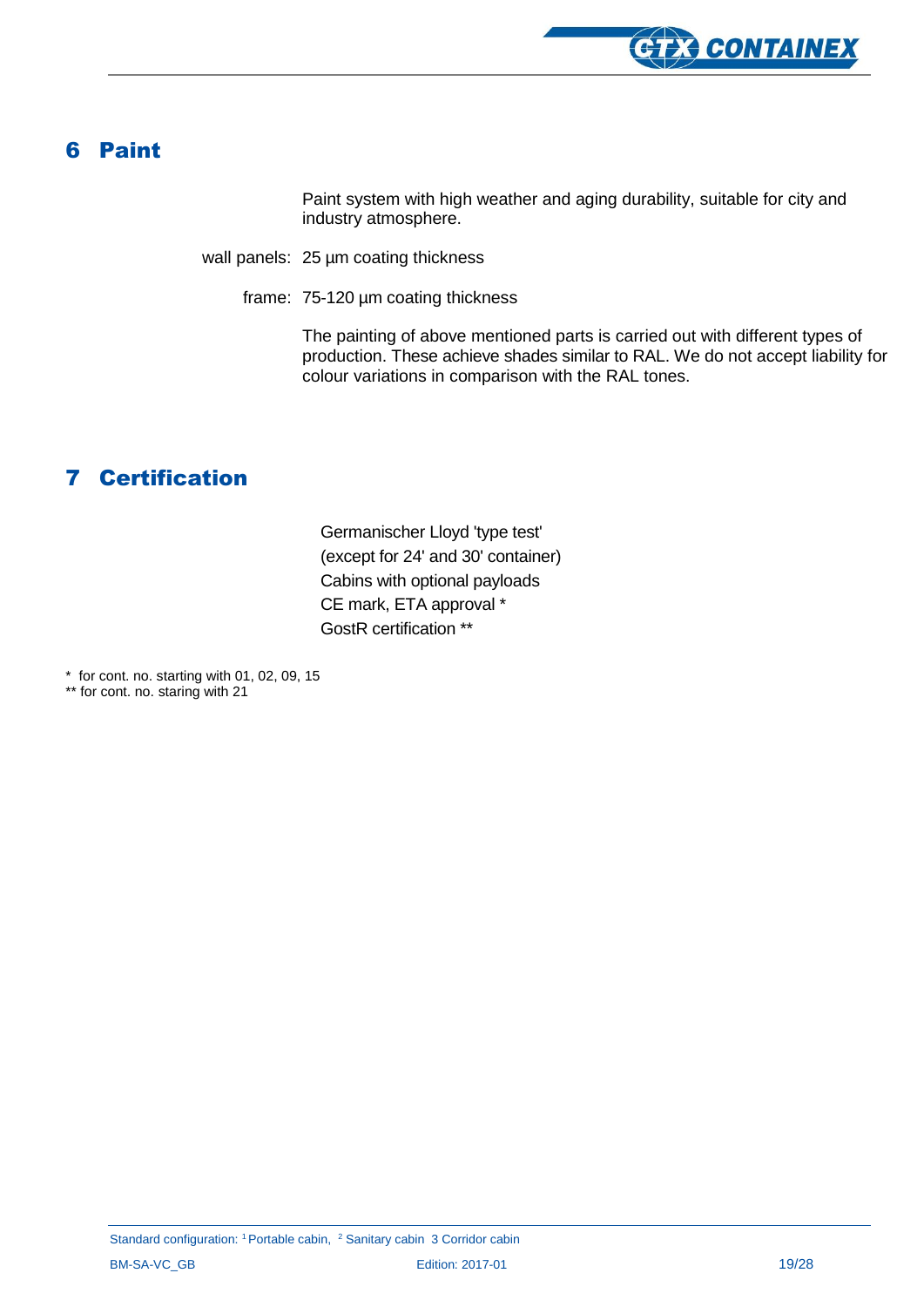

### <span id="page-19-0"></span>8 Miscellaneous

#### <span id="page-19-1"></span>8.1 Transport

Containers must be transported on suitable trucks. The local laws for load securing must be adhered to. The containers are not suitable for rail transport. The containers must be transported empty.

The portable cabins can also be delivered flatpacked (Transpack).

Standard package height 648 mm. Four cabins stacked on top of each other have the same external dimensions as a fully assembled cabin.

TP package heights (only for portable cabins and depending on equipment and container size):

- 864 mm standard with CAH 2,800 mm and 2,960 mm
- 648 mm standard with CAH 2,591
- 515 mm depending on layout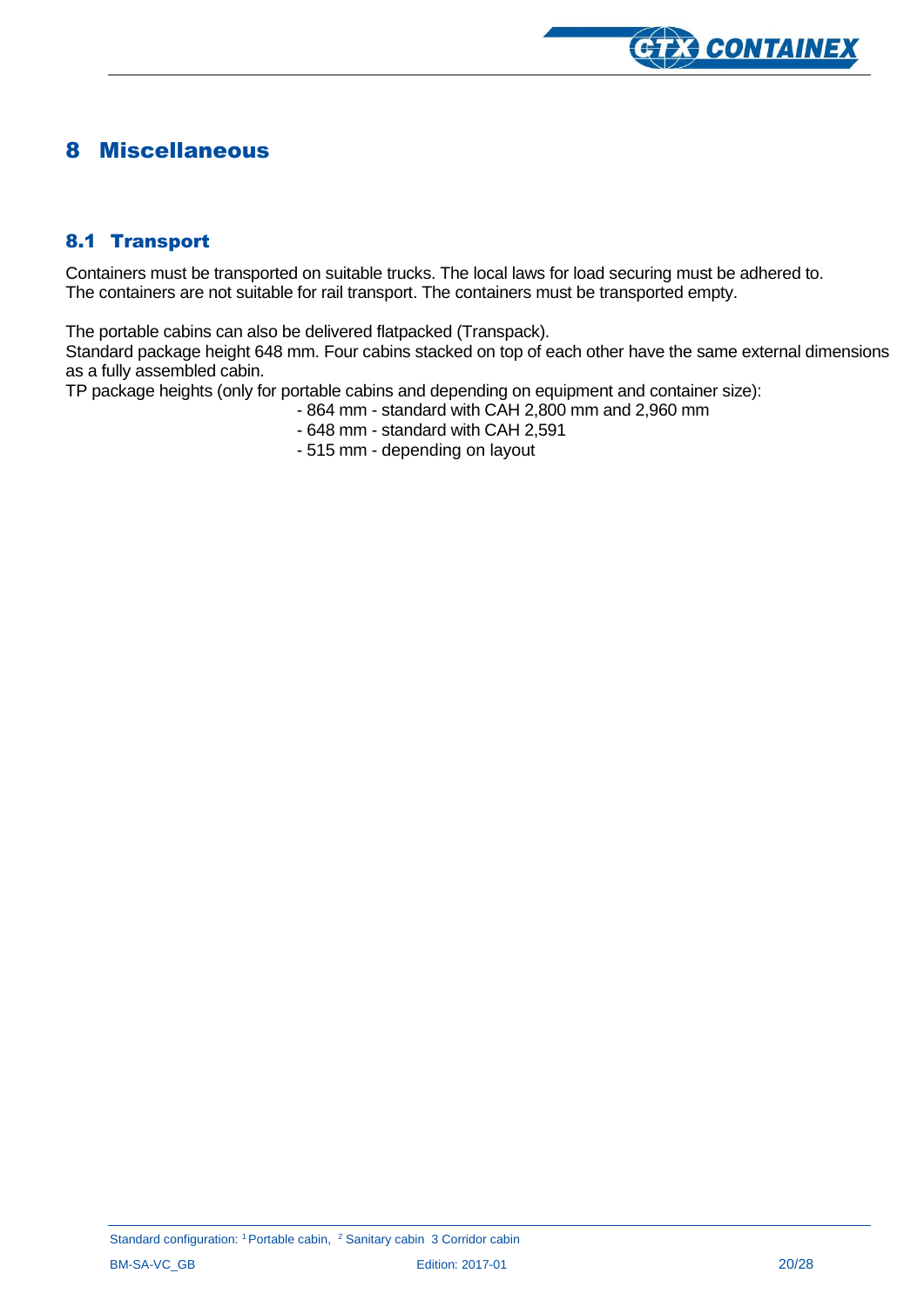

#### <span id="page-20-0"></span>8.2 Handling

The following handling instructions for 10', 16', 20', 24' and 30' cabins (assembled or flatpacked) must be observed:

- 1. The 10', 16' and 20' cabins and/or packets can be lifted with a forklift (length of fork minimum 2,450 mm, width a minimum of 200 mm) or by crane. The ropes/chains need to be fastened to the upper cabin corners. The angle between the rope/chain and the horizontal line must be a minimum of 60° (picture 1). The necessary rope length for a 20' container is at least 6.5 m.
- 2. The 24' as well as 30' cabins or packages can be loaded with a crane. The ropes/chains must be fastened to the eyebolts/crane eyes screwed on at the top. The angle between the rope/chain and the horizontal line must be a minimum of 60° (picture 3).
- 3. Due to the construction and design, handling with a spreader is not possible. The cabins may not be handled when loaded.
- 4. Only single packets of the Transpack cabins are allowed to be lifted.
- 5. 4 stacking cones (in the cabin corners) each and 2 clamping wedges each for 10', 16' and 20' cabins (1 piece on each side of the longside roof section - fig. 2) or 4 clamping wedges each for 24' and 30' cabins (2 pieces on each side of the longside roof section - fig. 4) must be used between the individual packages.
- 6. Do not place any extra weight on the top packet!
- 7. You must only stack max. 5 packets on top of each other. Possible package heights see 8.1.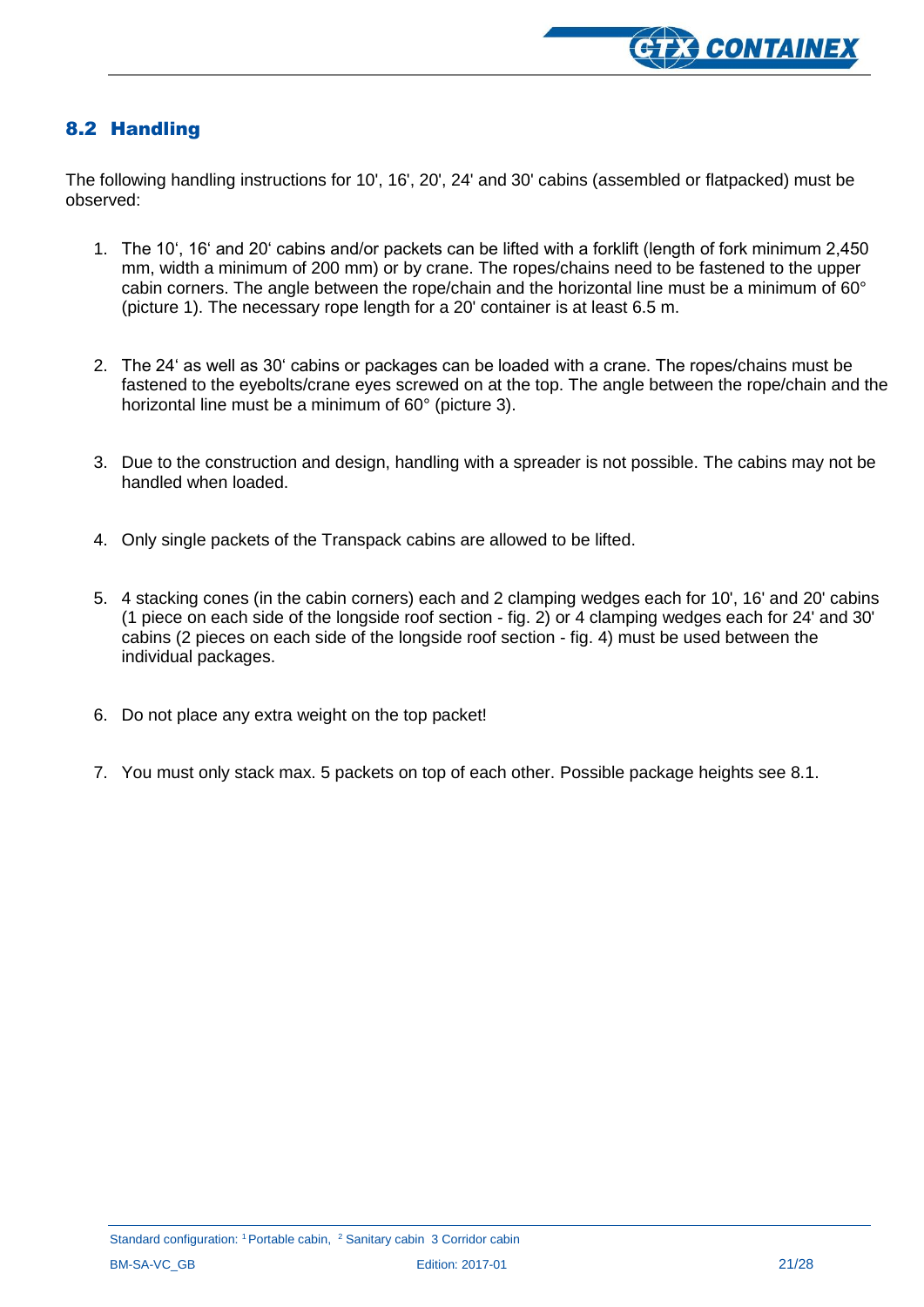



#### <span id="page-21-0"></span>8.3 Installation / Assembly / Statics / Maintenance

#### In General:

Each individual cabin must be placed on foundations provided on site with at least 4 points of support for 10' cabins, 6 points of support for 16' and 20' cabins (annex 9.3 / 9.4) and at least 8 points of support for 24' and 30' cabins (annex 9.5. 9.6.). The dimensions of the foundation has to be adapted to local circumstances, norms and frost line, under consideration of the local soil condition and the maximum possible loads. The levelness of the foundation is a precondition for a smooth assembly and the failure-free standing of the entire construction. Should the load points not be horizontally aligned, these must be highlighted in the width of the profile.

The design of the foundations must ensure a free flow of rain water. During set up or placement of the cabin (constructions), maximum permitted loads and regional conditions (e.g. snow loads) must be taken into account. After removing the transport covers, the holes in the floor frame must be sealed with silicone. Packaging and transport covers must be disposed of by the customer.

#### Possible combinations of several cabins:

Individual cabins can be selectively configured next to, behind, or on top of each other, while bearing in mind the structural indications and the max. permitted loads. For one-level (ground level) constructions, the cabins may be placed arbitrarily and without restriction regarding quantity. For two- and three-storey buildings, the combination possibilities presented in appendix 9.1. (10', 16' and 20' cabins) or in appendix 9.2. (30' cabins) must be followed.

In case the cabins are linked in other combinations than presented in appendix 9.1. (10', 16' and 20' cabin) or appendix 9.2. (30' cabin), we can give no statement about the max. permitted wind load. We categorically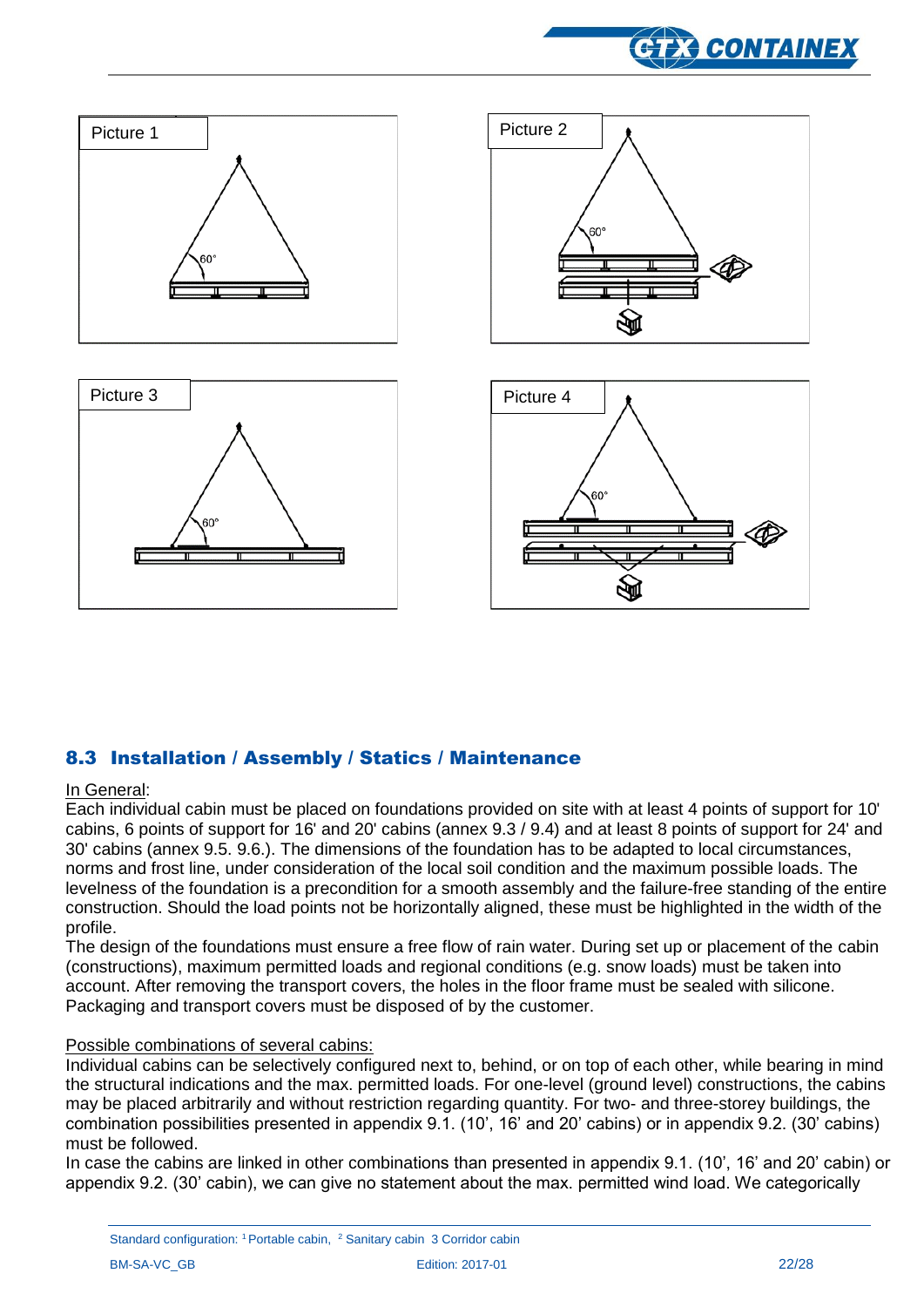

recommend keeping a distance from such a practice or to carry out additional anchorings (boltings, supports etc.) with the approval of authorised experts.

The cabins must be stacked exactly on top of each other. The special CTX stacking cones and clamping wedges must be used for this. The container roof is not suitable for storage of goods and materials. The CONTAINEX assembly instructions and the service notes must be adhered to and can be sent upon request.

Handling and installation instructions are enclosed in the cabin and must be observed.

Before starting the work, a risk analysis must be carried out in accordance with the local requirements and the applicable provisions on site. Necessary measures must be implemented by the assembly personnel. Particularly when working on the cabin roof, safeguards must be put in place to stop anyone from falling.

#### Sanitary fittings:

After connecting to the water supply the entire water circulation should be checked once more for water tightness (possible loosening during transport). Containex denies any warranty for damages, which may result from placement contrary to the principles. Liability for consequential damages is excluded on principle.

Further technical information upon request.

Regulatory and legal requirements regarding storage, installation and use of cabins must be observed by the customer.

The suitability of the cabin (modularsystem) and any supplied accessories (e.g. stairs, air conditioning etc.) for the planned application must be checked by the customer.

Subject to technical alterations!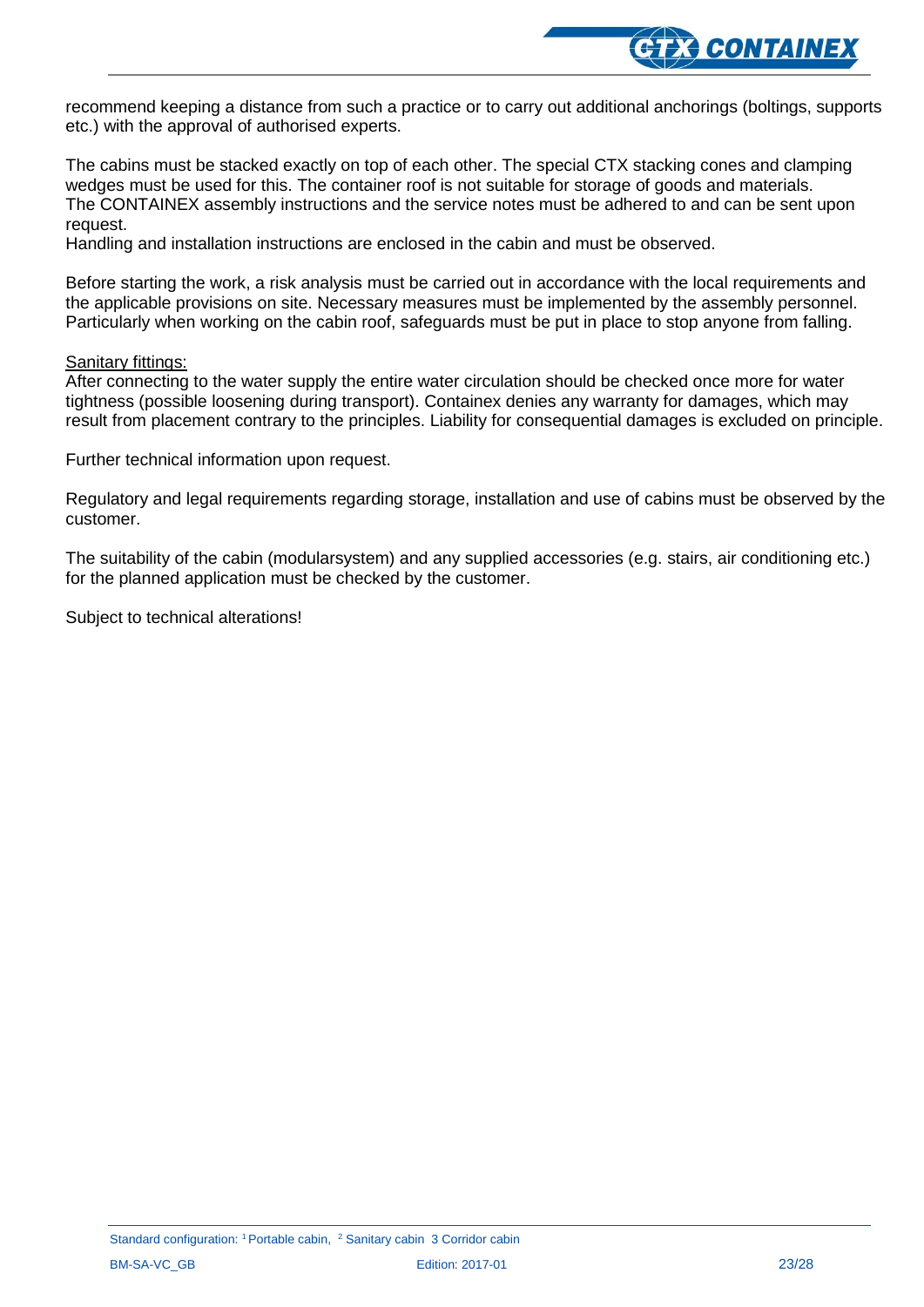

### <span id="page-23-0"></span>9 Appendix

### <span id="page-23-1"></span>9.1 Arrangement options for 10', 16' and 20' containers, max. CAH 2.96m



**Number of cabins (SxLxH): Short side (S) x Long side (L) x Height (H)**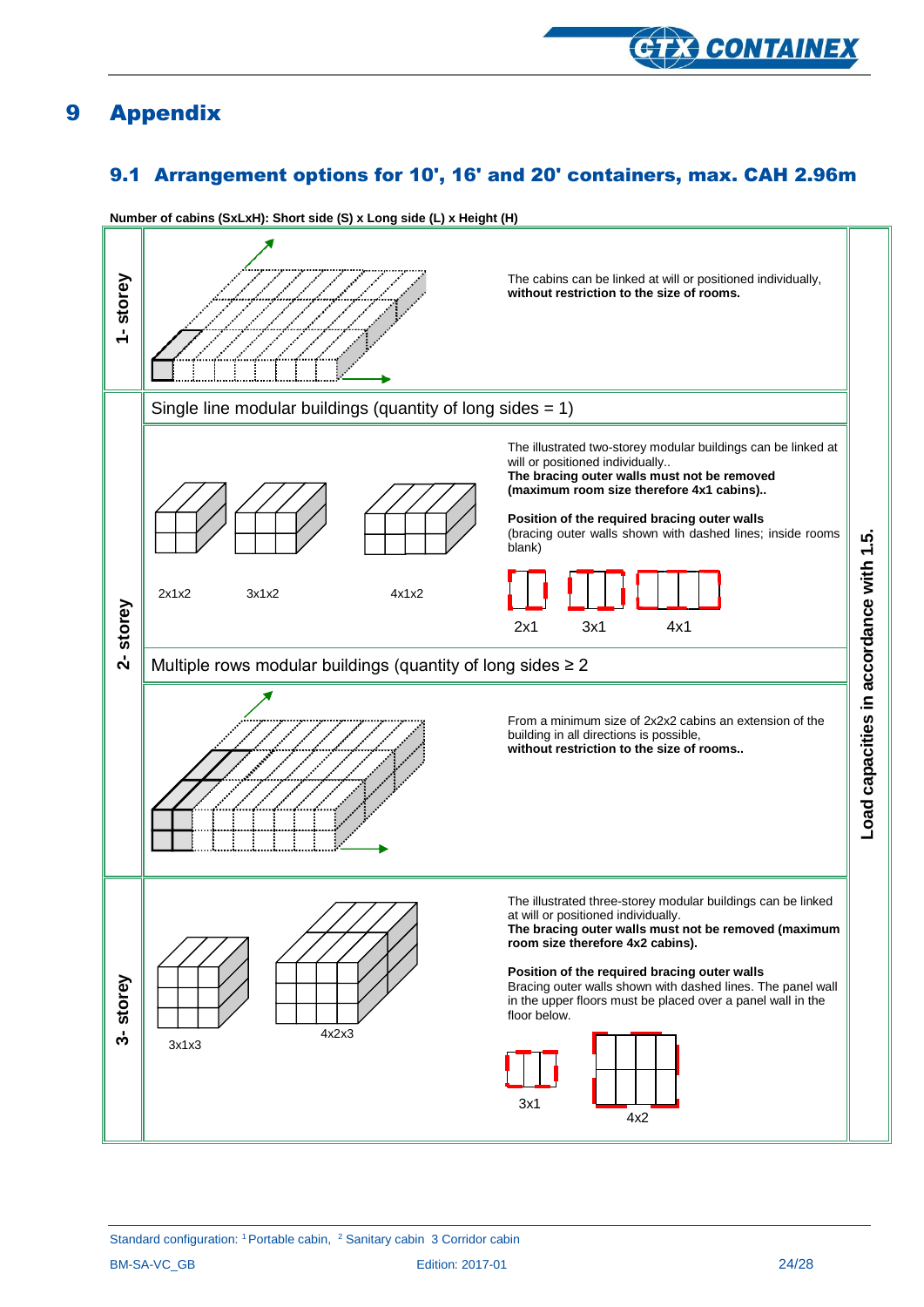

### <span id="page-24-0"></span>9.2 Arrangement options for 24' and 30'<sup>1</sup> containers, max. external height 2.96 m



 $\frac{1}{1}$  except 30' cabins with optional payloads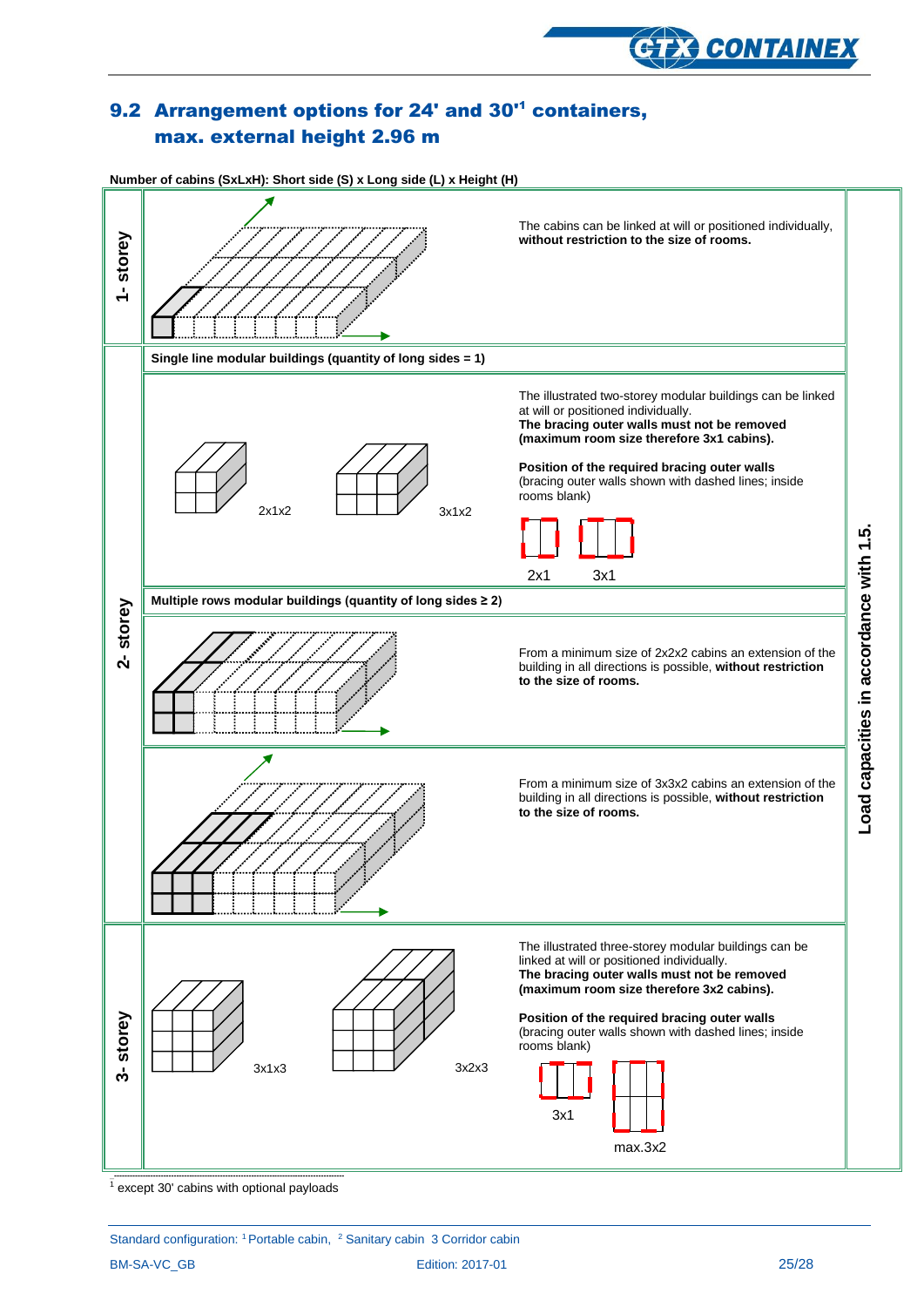

### <span id="page-25-0"></span>9.3 Standard foundation plan for 10', 16' und 20' cabin (load capacities in accordance with 1.5.1.)

Each individual cabin must be placed on foundations provided on site with at least 4 points of support for 10' cabins, 6 points of support for 16' or 20' cabins. The smallest foundation size is 20 x 20 cm, but dimensions of the foundation have to be adapted to local circumstances, norms and frost line, under consideration of the local soil condition and the maximum possible loads. These measures have to be undertaken by the buyer/hirer.



**Cabin length (l); Cabin width (b)**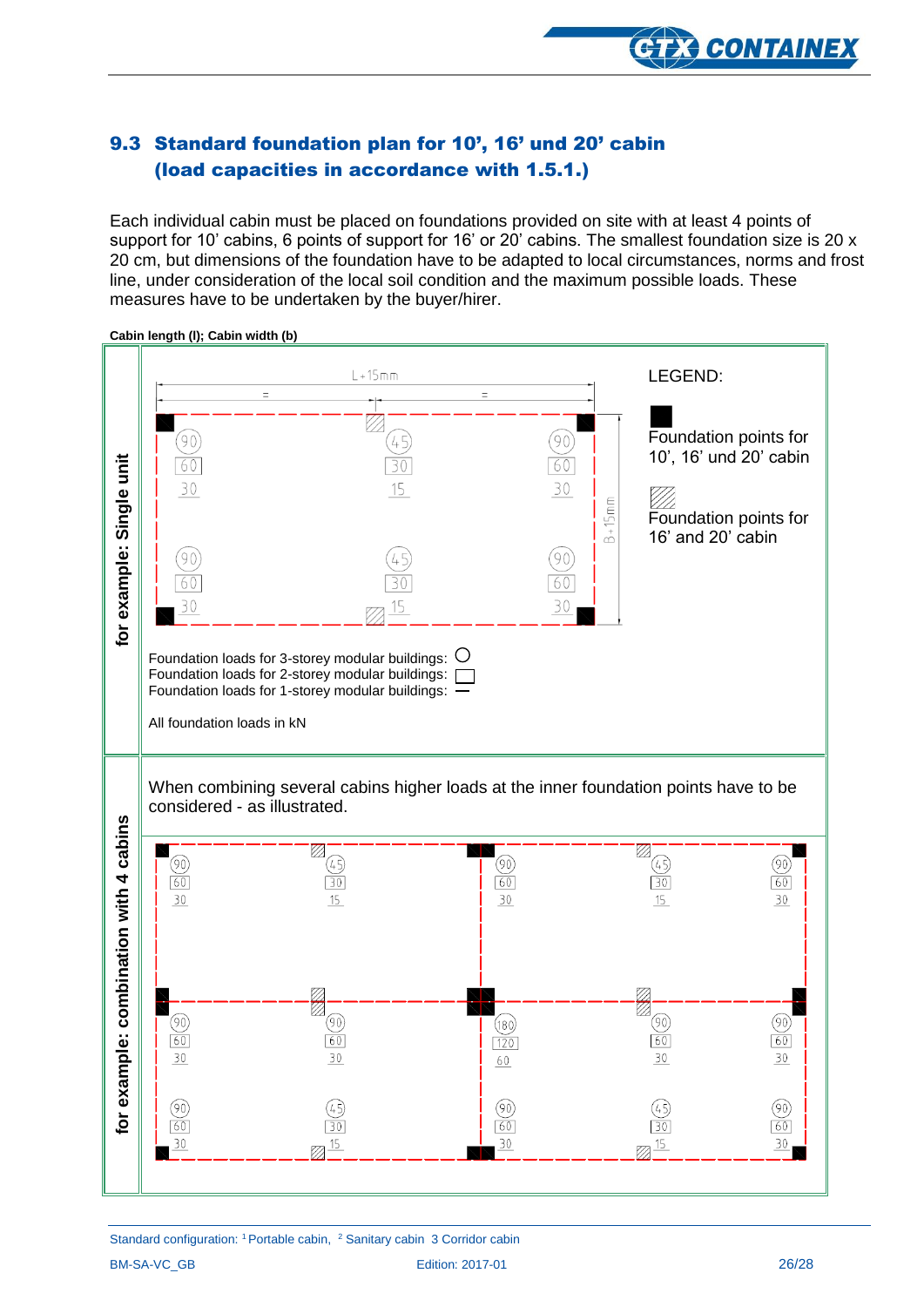

#### <span id="page-26-0"></span>9.4 General foundation plan for 10', 16' and 20' containers with optional load capacities (in accordance with 1.5.2.)

Each individual cabin must be placed on foundations provided on site with at least 4 points of support for 10' cabins, 6 points of support for 16' or 20' cabins. The smallest foundation size is 20 x 20 cm, but dimensions of the foundation have to be adapted to local circumstances, norms and frost line, under consideration of the local soil condition and the maximum possible loads. These measures have to be undertaken by the buyer/hirer.



**Cabin length (l); Cabin width (b)**